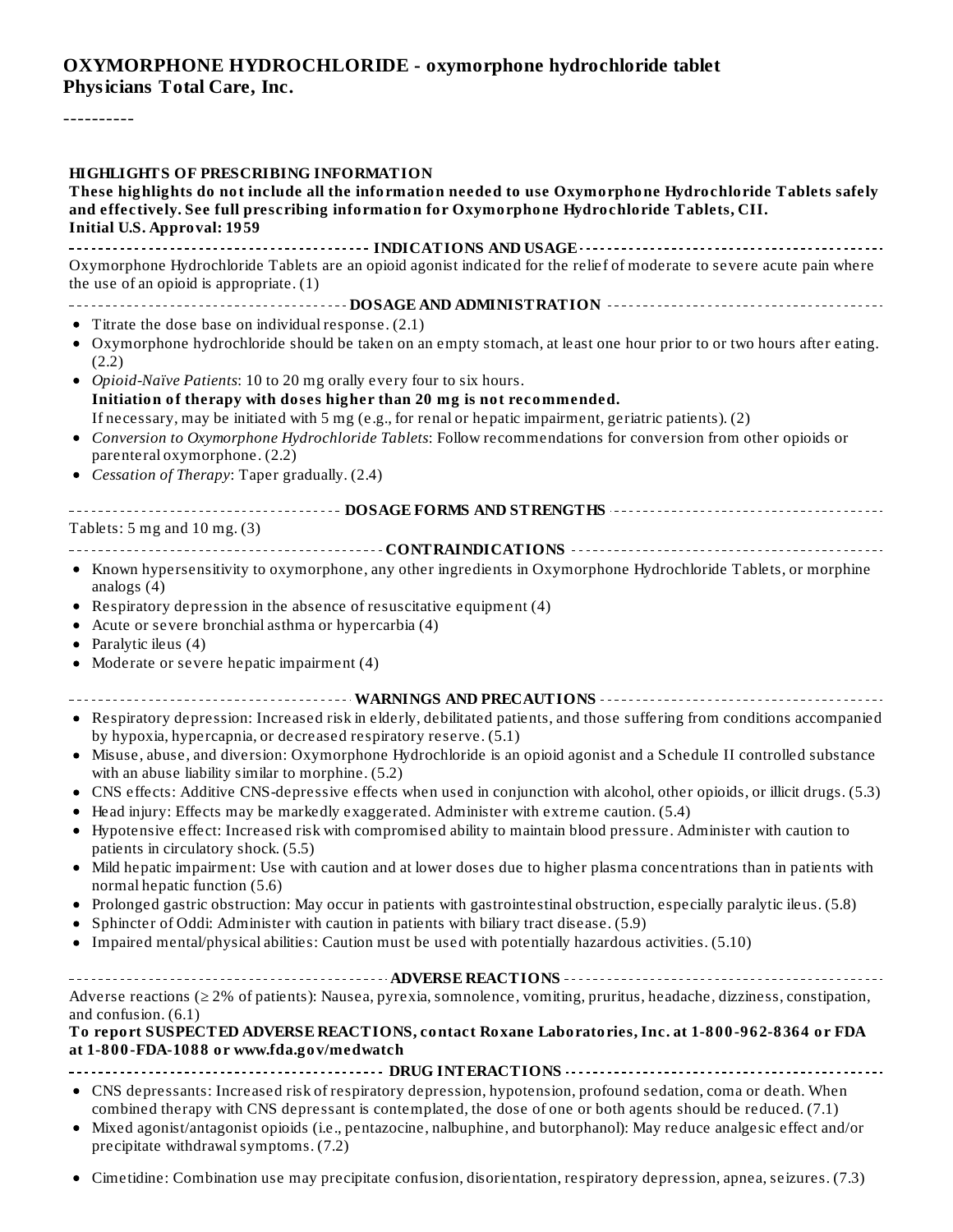- Anticholinergics: May result in urinary retention and/or severe constipation, which may lead to paralytic ileus. (7.4)
- Monoamine oxidase inhibitors (MAOIs): Potentiate the action of opioids. Oxymorphone Hydrochloride Tablets should  $\bullet$ not be used in patients taking MAOIs or within 14 days of stopping such treatment. (7.5)

#### **USE IN SPECIFIC POPULATIONS**

- Pregnancy: Based on animal data, may cause fetal harm. (8.1)
- Geriatric patients: Oxymorphone Hydrochloride Tablets should be used with caution in elderly patients. (8.5)

#### **See 17 for PATIENT COUNSELING INFORMATION.**

**Revised: 1/2013**

#### **FULL PRESCRIBING INFORMATION: CONTENTS\* 1 INDICATIONS AND USAGE 2 DOSAGE AND ADMINISTRATION** 2.1 Individualization of Dosage 2.2 Initiation of Therapy 2.3 Maintenance of Therapy 2.4 Cessation of Therapy 2.5 Patients with Hepatic Impairment 2.6 Patients with Renal Impairment 2.7 Use with Central Nervous System Depressants 2.8 Geriatric Patients **3 DOSAGE FORMS AND STRENGTHS 4 CONTRAINDICATIONS 5 WARNINGS AND PRECAUTIONS** 5.1 Respiratory Depression 5.2 Misuse, Abuse, and Diversion of Opioids 5.3 Additive CNS Depressant Effects 5.4 Use in Patients with Head Injury and Increased Intracranial Pressure 5.5 Hypotensive Effect 5.6 Hepatic Impairment 5.7 Special Risk Groups 5.8 Gastrointestinal Effects 5.9 Use in Pancreatic/Biliary Tract Disease 5.10 Driving and Operating Machinery **6 ADVERSE REACTIONS** 6.1 Clinical Trials Experience **7 DRUG INTERACTIONS** 7.1 Use with CNS Depressants 7.2 Interactions with Mixed Agonist/Antagonist Opioid Analgesics 7.3 Cimetidine 7.4 Anticholinergics 7.5 MAO Inhibitors **8 USE IN SPECIFIC POPULATIONS** 8.1 Pregnancy 8.2 Labor and Delivery 8.3 Nursing Mothers

- 8.4 Pediatric Use
- 8.5 Geriatric Use
- 8.6 Hepatic Impairment
- 8.7 Renal Impairment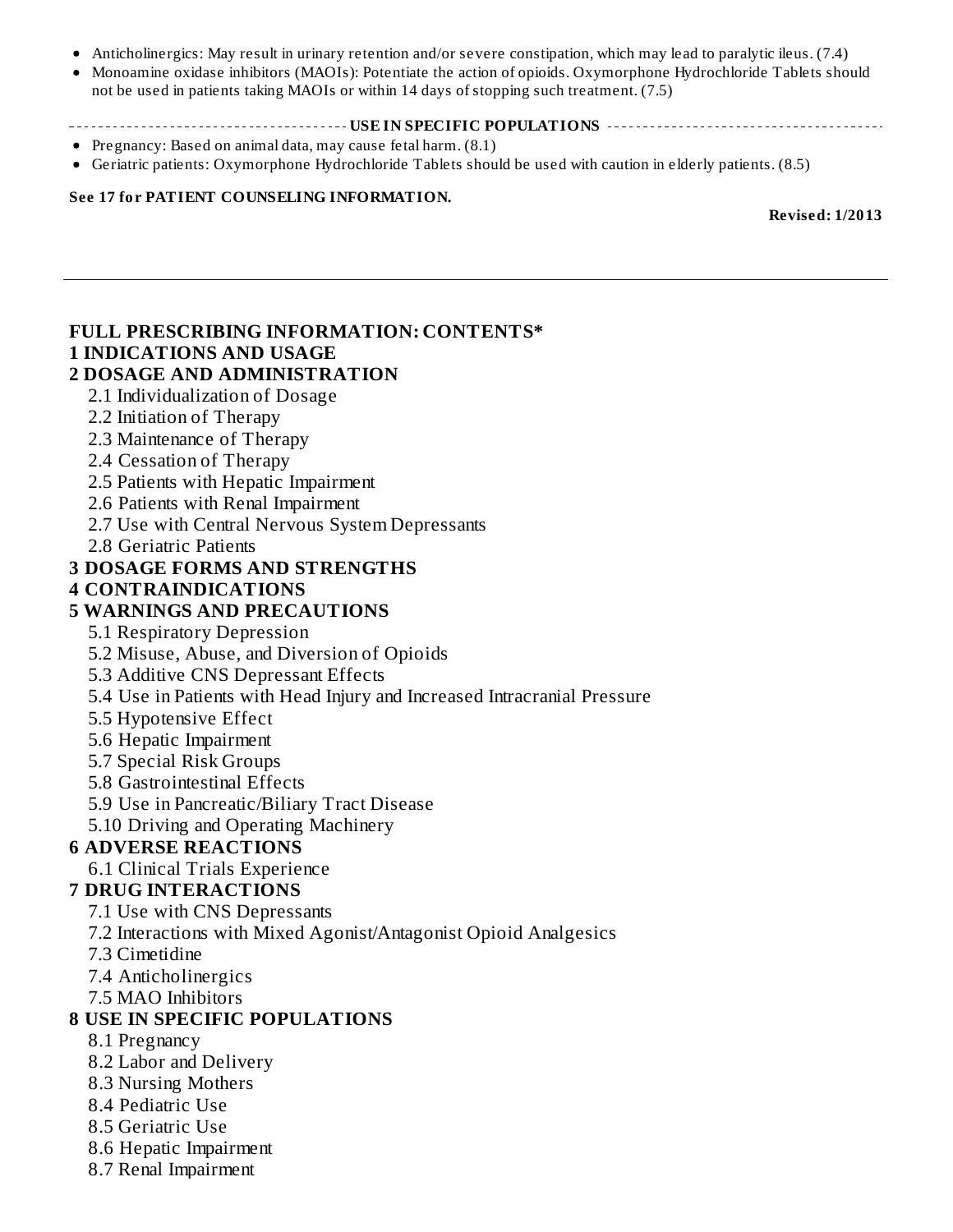#### **9 DRUG ABUSE AND DEPENDENCE** 9.1 Controlled Substance 9.2 Abuse 9.3 Dependence **10 OVERDOSAGE** 10.1 Symptoms 10.2 Treatment **11 DESCRIPTION 12 CLINICAL PHARMACOLOGY** 12.1 Mechanism of Action 12.2 Pharmacodynamics 12.3 Pharmacokinetics **13 NONCLINICAL TOXICOLOGY** 13.1 Carcinogenesis, Mutagenesis, Impairment of Fertility **14 CLINICAL STUDIES** 14.1 Orthopedic Surgery 14.2 Abdominal Surgery **16 HOW SUPPLIED/STORAGE AND HANDLING 17 PATIENT COUNSELING INFORMATION**

\* Sections or subsections omitted from the full prescribing information are not listed.

#### **FULL PRESCRIBING INFORMATION**

#### **1 INDICATIONS AND USAGE**

Oxymorphone Hydrochloride Tablets are indicated for the relief of moderate to severe acute pain where the use of an opioid is appropriate.

### **2 DOSAGE AND ADMINISTRATION**

Selection of patients for treatment with oxymorphone hydrochloride should be governed by the same principles that apply to the use of similar opioid analgesics *[see Indications and Usage (1)]*. Physicians should individualize treatment in every case *[see Dosage and Administration (2.1)]*, using non-opioid analgesics, opioids on an as needed basis, combination products, and chronic opioid therapy in a progressive plan of pain management such as outlined by the World Health Organization, the Agency for Healthcare Research and Quality, and the American Pain Society.

Oxymorphone hydrochloride should be administered on an empty stomach, at least one hour prior to or two hours after eating *[see Clinical Pharmacology (12.3)].*

#### **2.1 Individualization of Dosage**

As with any opioid drug product, it is necessary to adjust the dosing regimen for each patient individually, taking into account the patient's prior analgesic treatment experience. In the selection of the initial dose of oxymorphone hydrochloride, attention should be given to the following:

- The total daily dose, potency and specific characteristics of the opioid the patient has been taking previously;
- The relative potency estimate used to calculate the equivalent oxymorphone dose needed;
- The patient's degree of opioid tolerance;
- The age, general condition, and medical status of the patient;
- Concurrent non-opioid analgesics and other medications;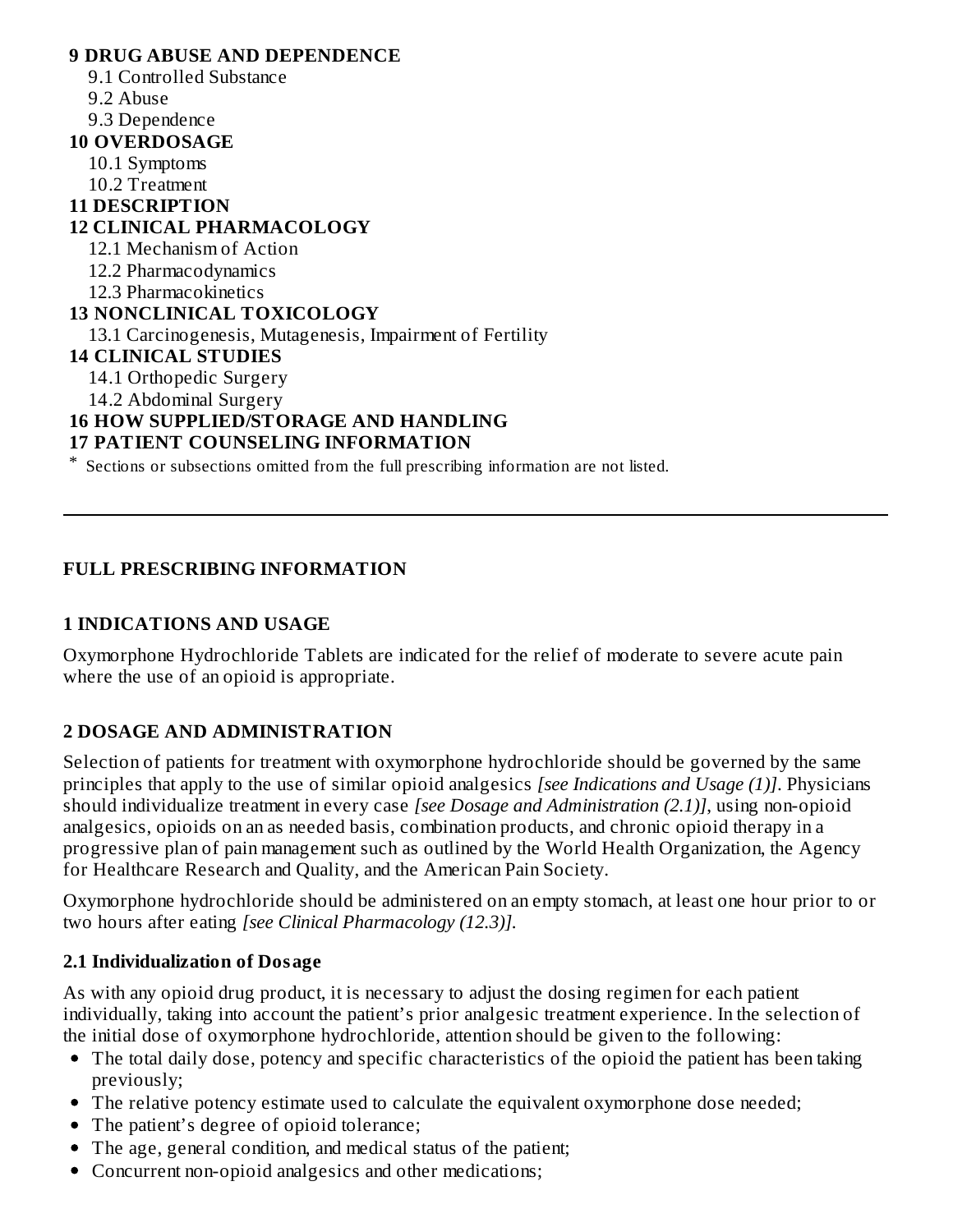- The type and severity of the patient's pain;
- The balance between pain control and adverse experiences;
- Risk factors for abuse or addiction, including a prior history of abuse or addiction.

Once therapy is initiated, frequently assess pain relief and other opioid effects. Titrate dose to adequate pain relief (generally mild or no pain). Patients who experience breakthrough pain may require dosage adjustment.

If signs of excessive opioid-related adverse experiences are observed, the next dose may be reduced. Adjust dosing to obtain an appropriate balance between pain relief and opioid-related adverse experiences. If significant adverse events occur before the therapeutic goal of mild or no pain is achieved, the events should be treated aggressively. Once adverse events are adequately managed, continue upward titration to an acceptable level of pain control.

During periods of changing analgesic requirements, including initial titration, frequent contact is recommended between physician, other members of the healthcare team, the patient, and the caregiver/family. Advise patients and family members of the potential common adverse reactions associated with changing opioid doses.

The dosing recommendations below, therefore, can only be considered as suggested approaches to what is actually a series of clinical decisions over time in the management of the pain of each individual patient.

### **2.2 Initiation of Therapy**

Titrate dose to adequate pain relief (generally mild or no pain).

*Opioid-Naïve Patients*: Patients who have not been receiving opioid analgesics should be started on oxymorphone hydrochloride in a dosing range of 10 to 20 mg every four to six hours depending on the initial pain intensity. If deemed necessary to initiate therapy at a lower dose (e.g., for renal or hepatic impairment or for geriatric patients), patients may be started with oxymorphone hydrochloride 5 mg. The dose should be titrated based upon the individual patient's response to their initial dose of oxymorphone hydrochloride. This dose can then be adjusted to an acceptable level of analgesia taking into account the pain intensity and adverse reactions experienced by the patient.

#### **Initiation of therapy with dos es higher than 20 mg is not recommended becaus eof potential s erious advers e reactions** *[see Clinical Studies (14.1)]*.

*Conversion from Parenteral Oxymorphone to Oxymorphone Hydrochloride*: Given oxymorphone hydrochloride's absolute oral bioavailability of approximately 10%, patients receiving parenteral oxymorphone may be converted to oxymorphone hydrochloride by administering 10 times the patient's total daily parenteral oxymorphone dose as oxymorphone hydrochloride, in four or six equally divided doses (e.g., [IV dose x 10] divided by 4 or 6). For example, approximately 10 mg of oxymorphone hydrochloride four times daily may be required to provide pain relief equivalent to a total daily IM dose of 4 mg oxymorphone. Due to patient variability with regard to opioid analgesic response, upon conversion patients should be closely monitored to ensure adequate analgesia and to minimize side effects.

*Conversion from Other Oral Opioids to Oxymorphone Hydrochloride*: For conversion from other opioids to oxymorphone hydrochloride, physicians and other healthcare professionals are advised to refer to published relative potency information, keeping in mind that conversion ratios are only approximate. In general, it is safest to start oxymorphone hydrochloride therapy by administering half of the calculated total daily dose of oxymorphone hydrochloride in 4 to 6 equally divided doses, every 4 to 6 hours. The initial dose of oxymorphone hydrochloride can be gradually adjusted until adequate pain relief and acceptable side effects have been achieved.

### **2.3 Maintenance of Therapy**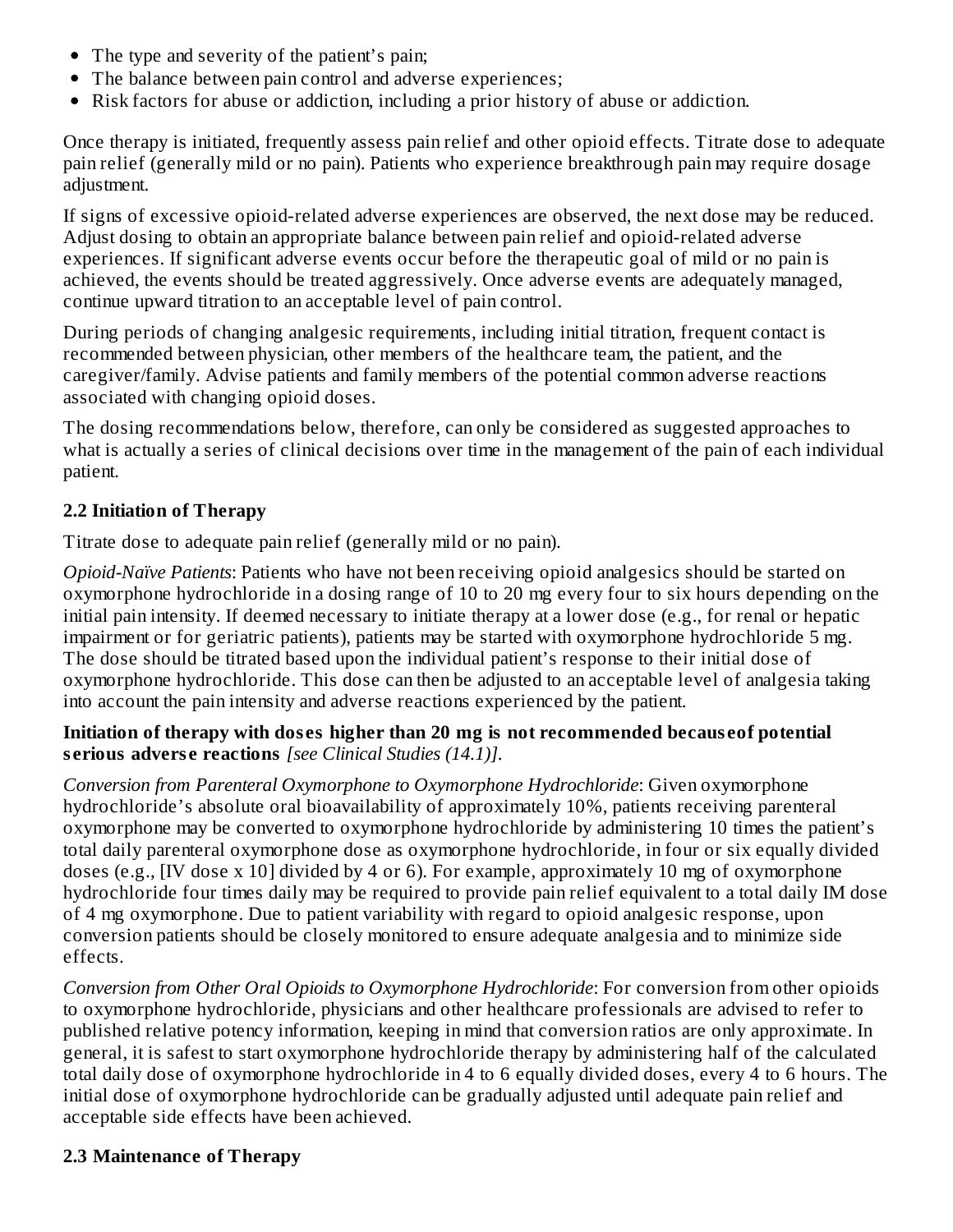During therapy, continual re-evaluation of the patient receiving oxymorphone hydrochloride is important, with special attention to the maintenance of pain control and the relative incidence of side effects associated with therapy. If the level of pain increases, effort should be made to identify the source of increased pain, while adjusting the dose *[see Dosage and Administration (2.1)]*.

### **2.4 Cessation of Therapy**

When the patient no longer requires therapy with oxymorphone hydrochloride, doses should be tapered gradually to prevent signs and symptoms of withdrawal in the physically dependent patient *[see Drug Abuse and Dependence (9.3)]*.

### **2.5 Patients with Hepatic Impairment**

Oxymorphone hydrochloride is contraindicated in patients with moderate or severe hepatic impairment. Use oxymorphone hydrochloride with caution in patients with mild hepatic impairment, starting with the lowest dose (e.g., 5 mg) and titrating slowly while carefully monitoring side effects *[see Warnings and Precautions (5.6) and*

*Clinical Pharmacology (12.3)]*.

### **2.6 Patients with Renal Impairment**

There are 57% and 65% increases in oxymorphone bioavailability in patients with moderate and severe renal impairment, respectively; treated with extended-release oxymorphone tablets *[see Clinical Pharmacology (12.3)]*. Accordingly, oxymorphone hydrochloride should be administered cautiously and in reduced dosages to patients with creatinine clearance rates less than 50 mL/min.

### **2.7 Us e with Central Nervous System Depressants**

Oxymorphone hydrochloride, like all opioid analgesics, should be started at 1/3 to 1/2 of the usual dose in patients who are concurrently receiving other central nervous system (CNS) depressants including sedatives or hypnotics, general anesthetics, phenothiazines, tranquilizers, and alcohol, because respiratory depression, hypotension and profound sedation, coma or death may result *[see Warnings and Precautions (5.3) andDrug Interactions (7.1)]*. When combined therapy with any of the above medications is considered, the dose of one or both agents should be reduced.

Although no specific interaction between oxymorphone and monoamine oxidase inhibitors has been observed, oxymorphone hydrochloride is not recommended for use in patients who have received MAO inhibitors within 14 days *[see Drug Interactions (7.5)]*.

### **2.8 Geriatric Patients**

Exercise caution in the selection of the starting dose of oxymorphone hydrochloride for an elderly patient by starting at the low end of the dosing range (e.g., 5 mg) *[see Use in Specific Populations (8.5)]*.

### **3 DOSAGE FORMS AND STRENGTHS**

The 5 mg dosage form is a white to off-white, round, standard convex tablet debossed with "54 956" on one side and plain on the other.

The 10 mg dosage form is a white to off-white round, standard convex tablet debossed with "54 814" on one side and plain on the other.

### **4 CONTRAINDICATIONS**

Oxymorphone Hydrochloride Tablets are contraindicated in patients with a known hypersensitivity to oxymorphone or to any of the other ingredients in Oxymorphone Hydrochloride Tablets, or with known hypersensitivity to morphine analogs such as codeine.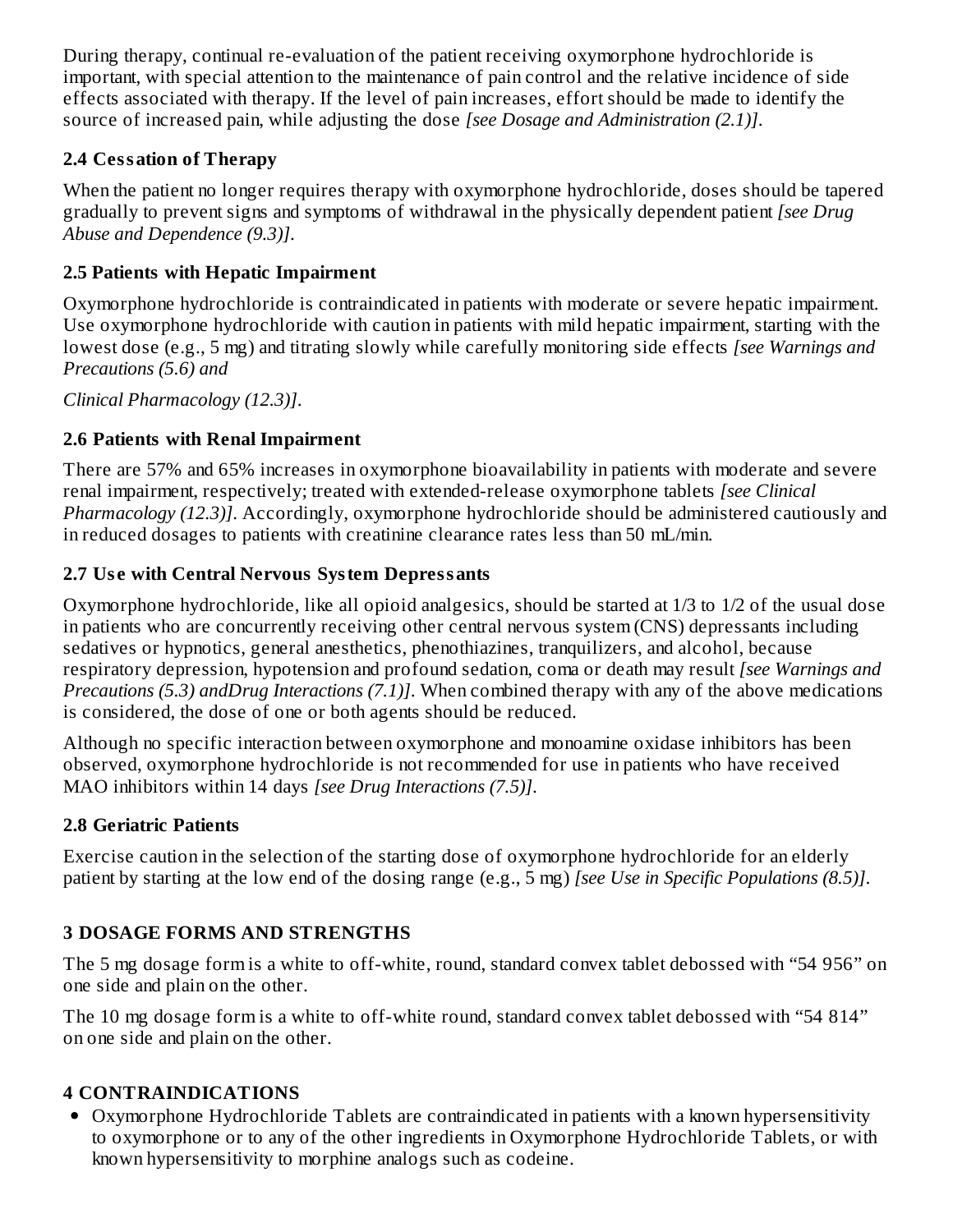- Oxymorphone Hydrochloride Tablets are contraindicated in patients with respiratory depression, except in monitored settings and in the presence of resuscitative equipment.
- Oxymorphone Hydrochloride Tablets are contraindicated in patients with acute or severe bronchial asthma or hypercarbia.
- Oxymorphone Hydrochloride Tablets are contraindicated in any patient who has or is suspected of having paralytic ileus *[see Warning and Precautions (5.8)]*.
- Oxymorphone Hydrochloride Tablets are contraindicated in patients with moderate or severe hepatic impairment *[see Warnings and Precautions (5.6)]*.

### **5 WARNINGS AND PRECAUTIONS**

### **5.1 Respiratory Depression**

Respiratory depression is the chief hazard of oxymorphone hydrochloride. Respiratory depression may occur more frequently in elderly or debilitated patients as well as in those suffering from conditions accompanied by hypoxia or hypercapnia, when even moderate therapeutic doses may dangerously decrease pulmonary ventilation.

Administer oxymorphone hydrochloride with extreme caution to patients with conditions accompanied by hypoxia, hypercapnia, or decreased respiratory reserve such as: asthma, chronic obstructive pulmonary disease or cor pulmonale, severe obesity, sleep apnea syndrome, myxedema, kyphoscoliosis, CNS depression, or coma. In these patients, even usual therapeutic doses of oxymorphone may decrease respiratory drive while simultaneously increasing airway resistance to the point of apnea. Consider alternative non-opioid analgesics and use oxymorphone hydrochloride only under careful medical supervision at the lowest effective dose in such patients.

### **5.2 Misus e, Abus e, and Diversion of Opioids**

Oxymorphone hydrochloride contains oxymorphone, a mu opioid agonist and a Schedule II controlled substance with an abuse liability similar to morphine. Opioid agonists are sought by drug abusers and people with addiction disorders and are subject to criminal diversion. Oxymorphone can be abused in a manner similar to other opioid agonists, legal or illicit. This issue should be considered when prescribing or dispensing oxymorphone in situations where the physician or pharmacist is concerned about an increased risk of misuse, abuse, or diversion.

Oxymorphone hydrochloride tablets may be abused by crushing, chewing, snorting, or injecting the product. These practices pose a significant risk to the abuser that could result in overdose and death *[see Drug Abuse and Dependence (9)]*.

Oxymorphone hydrochloride may be targeted for theft and diversion. Healthcare professionals should contact their State Medical Board, State Board of Pharmacy, or State Control Board for information on how to detect or prevent diversion of this product, and security requirements for storing and handling of oxymorphone hydrochloride.

Healthcare professionals should advise patients to store oxymorphone hydrochloride in a secure place, preferably locked and out of the reach of children and other noncaregivers.

Concerns about abuse, misuse, diversion and addiction should not prevent the proper management of pain.

## **5.3 Additive CNS Depressant Effects**

The concomitant use of other CNS depressants including other opioids, general anesthetics, phenothiazines, other tranquilizers, sedatives, hypnotics, and alcohol with oxymorphone may produce increased depressant effects including hypoventilation, hypotension, profound sedation, coma and death *[see Drug Interactions (7.1)]*.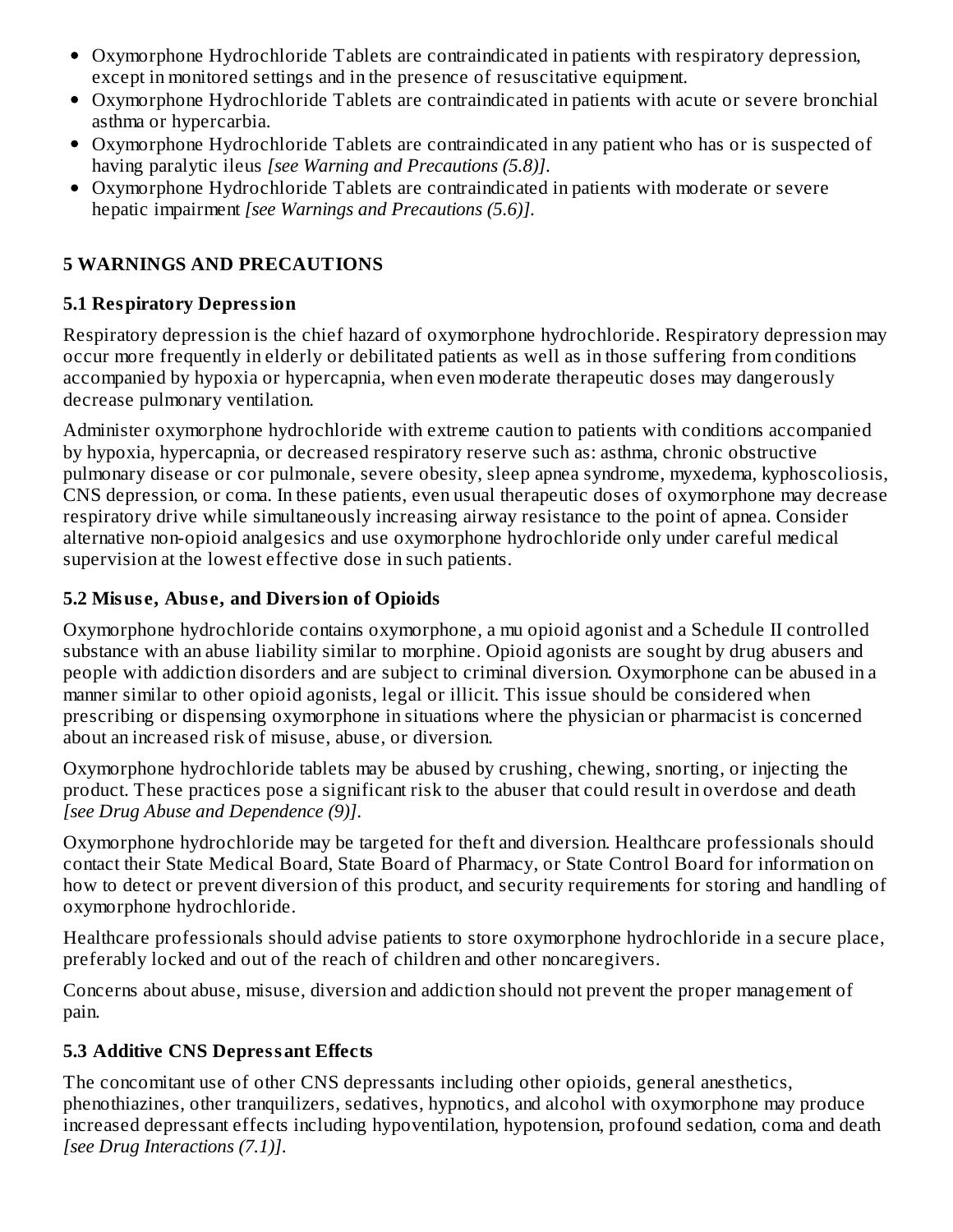### **5.4 Us e in Patients with Head Injury and Increas ed Intracranial Pressure**

In the presence of head injury, intracranial lesions or a preexisting increase in intracranial pressure, the respiratory depressant effects of opioid analgesics and their potential to elevate cerebrospinal fluid pressure (resulting from vasodilation following  $\mathrm{CO}_2$  retention) may be markedly exaggerated. Furthermore, opioid analgesics can produce effects on papillary response and consciousness, which may obscure neurologic signs of further increases in intracranial pressure in patients with head injuries.

Administer oxymorphone hydrochloride with extreme caution in patients who may be particularly susceptible to the intracranial effects of CO2 retention, such as those with evidence of increased intracranial pressure or impaired consciousness. Opioids may obscure the clinical course of a patient with a head injury and should be used only if clinically warranted.

### **5.5 Hypotensive Effect**

Oxymorphone hydrochloride, like all opioid analgesics, may cause severe hypotension in a patient whose ability to maintain blood pressure has been compromised by a depleted blood volume, or after concurrent administration with drugs such as phenothiazines or other agents that compromise vasomotor tone. Administer oxymorphone hydrochloride with caution to patients in circulatory shock, since vasodilation produced by the drug may further reduce cardiac output and blood pressure.

### **5.6 Hepatic Impairment**

A study of extended-release oxymorphone tablets in patients with hepatic disease indicated greater plasma concentrations than in those with normal hepatic function *[see Clinical Pharmacology (12.3)]*. Use oxymorphone hydrochloride with caution in patients with mild impairment, starting with the lowest dose and titrating slowly while carefully monitoring for side effects *[see Dosage and Administration (2.2, 2.5)]*. Oxymorphone hydrochloride is contraindicated in patients with moderate or severe hepatic impairment.

### **5.7 Special Risk Groups**

Use oxymorphone hydrochloride with caution in the following conditions: adrenocortical insufficiency (e.g., Addison's disease), prostatic hypertrophy or urethral stricture, severe impairment of pulmonary or renal function, and toxic psychosis.

Opioids may aggravate convulsions in patients with convulsive disorders, and may induce or aggravate seizures in some clinical settings.

### **5.8 Gastrointestinal Effects**

Opioids diminish propulsive peristaltic waves in the gastrointestinal tract. Monitor for decreased bowel motility in post-operative patients receiving opioids. The administration of oxymorphone hydrochloride may obscure the diagnosis or clinical course in patients with acute abdominal conditions. Oxymorphone hydrochloride is contraindicated in patients with paralytic ileus.

### **5.9 Us e in Pancreatic/Biliary Tract Dis eas e**

Oxymorphone hydrochloride, like other opioids, may cause spasm of the sphincter of Oddi and should be used with caution in patients with biliary tract disease, including acute pancreatitis.

### **5.10 Driving and Operating Machinery**

Opioid analgesics impair the mental and physical abilities needed to perform potentially hazardous activities such as driving a car or operating machinery.

### **6 ADVERSE REACTIONS**

The following serious adverse reactions are discussed elsewhere in the labeling: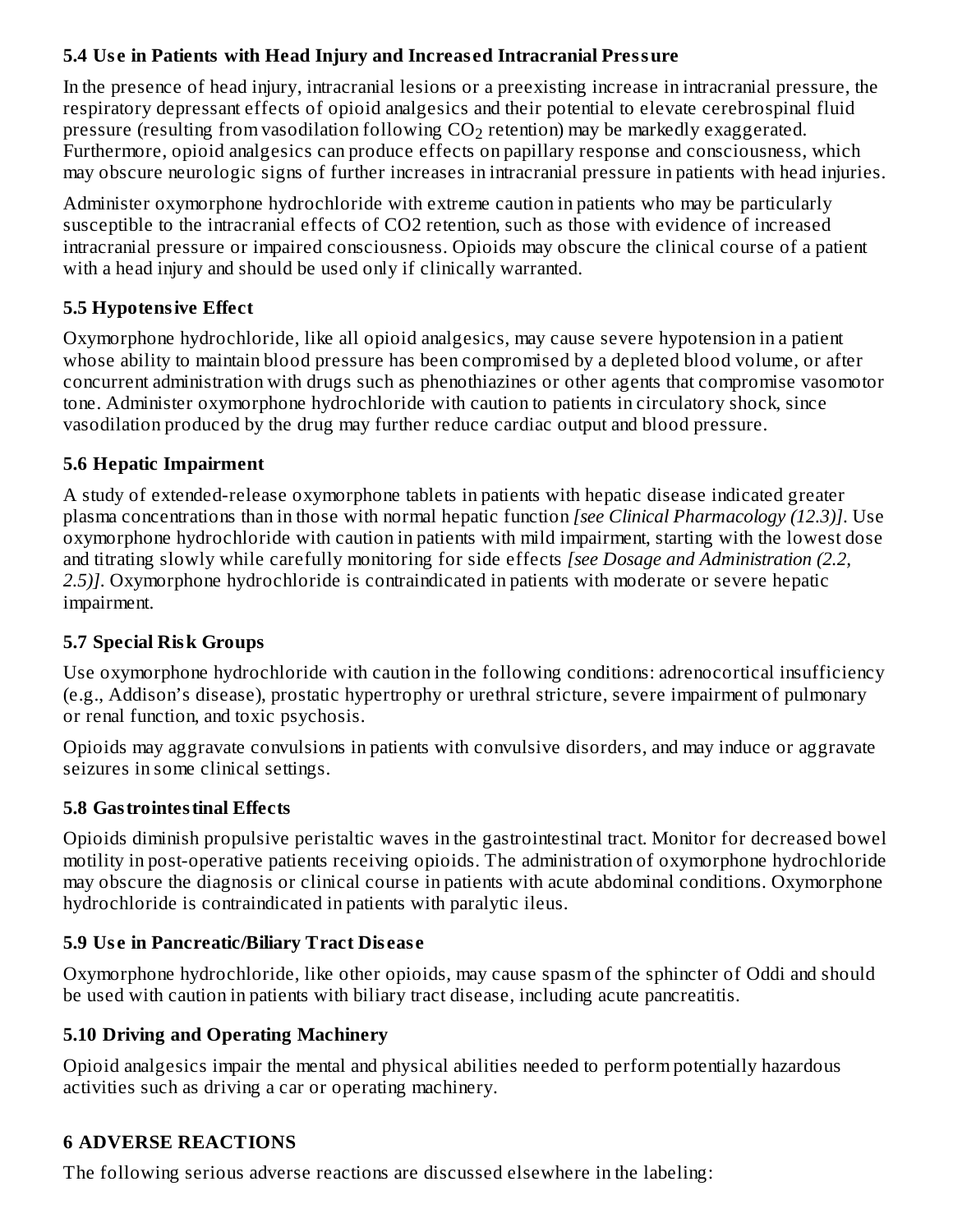- Respiratory depression *[see Warnings and Precautions (5.1)]*
- Misuse and abuse *[see Warnings and Precautions (5.2) and Drug Abuse and Dependence (9)]*
- CNS depressant effects *[see Warnings and Precautions (5.3)]*

Because clinical trials are conducted under widely varying conditions, adverse reaction rates observed in the clinical trials of a drug cannot be directly compared to rates in the clinical trials of another drug and may not reflect the rates observed in clinical practice.

### **6.1 Clinical Trials Experience**

A total of 591 patients were treated with oxymorphone hydrochloride in controlled clinical trials. The clinical trials consisted of patients with acute post-operative pain (n=557) and cancer pain (n=34) trials.

The following table lists adverse reactions that were reported in at least 2% of patients receiving oxymorphone hydrochloride in placebo-controlled trials (acute post-operative pain (N=557)).

| .                       |                           |                |  |  |  |  |
|-------------------------|---------------------------|----------------|--|--|--|--|
|                         | Oxymorphone<br><b>HCl</b> | <b>Placebo</b> |  |  |  |  |
| <b>MedDRA Preferred</b> | $(N=557)$                 | $(N=270)$      |  |  |  |  |
| Term                    |                           |                |  |  |  |  |
| Nausea                  | 19%                       | 12%            |  |  |  |  |
| Pyrexia                 | 14%                       | 8%             |  |  |  |  |
| Somnolence              | 9%                        | 2%             |  |  |  |  |
| Vomiting                | 9%                        | 7%             |  |  |  |  |
| Pruritus                | 8%                        | 4%             |  |  |  |  |
| Headache                | 7%                        | 4%             |  |  |  |  |
| Dizziness (Excluding    | 7%                        | 2%             |  |  |  |  |
| Vertigo)                |                           |                |  |  |  |  |
| Constipation            | 4%                        | 1%             |  |  |  |  |
| Confusion               | 3%                        | $<1\%$         |  |  |  |  |

#### **Table 1: Advers e Reactions Reported in Placebo-Controlled Trials**

The **common** (≥1% to >10%) adverse drug reactions reported at least once by patients treated with oxymorphone hydrochloride in the clinical trials organized by MedDRA's (Medical Dictionary for Regulatory Activities) System Organ Class were and not represented in Table 1:

*Cardiac disorders*: tachycardia *Gastrointestinal disorders*: dry mouth, abdominal distention, and flatulence *General disorders and administration site conditions*: sweating increased *Nervous system disorders*: anxiety and sedation *Respiratory, thoracic and mediastinal disorders*: hypoxia *Vascular disorders*: hypotension

Other **less common** adverse reactions known with opioid treatment that were seen <1% in the oxymorphone hydrochloride trials includes the following: Abdominal pain, ileus, diarrhea, agitation, disorientation, restlessness, feeling jittery, hypersensitivity, allergic reactions, bradycardia, central nervous system depression, depressed level of consciousness, lethargy, mental impairment, mental status changes, fatigue, depression, clamminess, flushing, hot flashes, dehydration, dermatitis, dyspepsia, dysphoria, edema, euphoric mood, hallucination, hypertension, insomnia, miosis, nervousness, palpitation, postural hypotension, syncope, dyspnea, respiratory depression, respiratory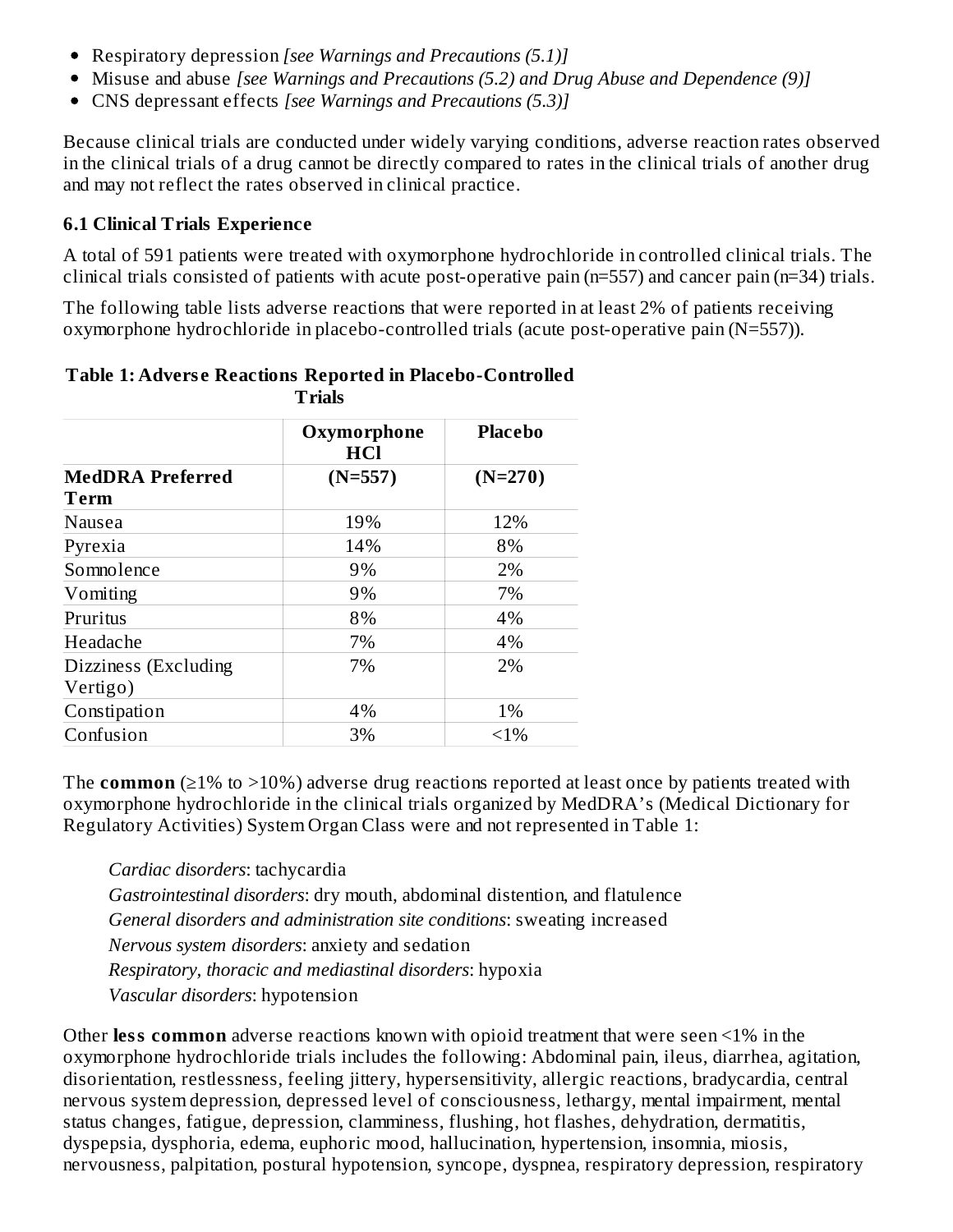distress, respiratory rate decreased, oxygen saturation decreased, difficult micturition, urinary retention, urticaria, vision blurred, visual disturbances, weakness, appetite decreased, and weight decreased.

### **7 DRUG INTERACTIONS**

### **7.1 Us e with CNS Depressants**

The concomitant use of other CNS depressants including sedatives, hypnotics, tranquilizers, general anesthetics, phenothiazines, other opioids, and alcohol may produce additive CNS depressant effects. Oxymorphone hydrochloride, like all opioid analgesics, should be started at 1/3 to 1/2 of the usual dose in patients who are concurrently receiving other central nervous system depressants because respiratory depression, hypotension, and profound sedation, coma and death may result and titrated slowly as necessary for adequate pain relief.

When combined therapy with any of the above medications is considered, the dose of one or both agents should be reduced *[see Dosage and Administration (2.7) andWarnings and Precautions (5.3)]*.

### **7.2 Interactions with Mixed Agonist/Antagonist Opioid Analgesics**

Agonist/antagonist analgesics (i.e., pentazocine, nalbuphine, butorphanol, and buprenorphine) should be administered with caution to a patient who has received or is receiving a course of therapy with a pure opioid agonist analgesic such as oxymorphone. In this situation, mixed agonist/antagonist analgesics may reduce the analgesic effect of oxymorphone and/or may precipitate withdrawal symptoms in these patients.

### **7.3 Cimetidine**

CNS side effects have been reported (e.g., confusion, disorientation, respiratory depression, apnea, seizures) following coadministration of cimetidine with opioid analgesics; a causal relationship has not been established.

### **7.4 Anticholinergics**

Anticholinergics or other medications with anticholinergic activity when used concurrently with opioid analgesics may result in increased risk of urinary retention and/or severe constipation, which may lead to paralytic ileus.

## **7.5 MAO Inhibitors**

Oxymorphone hydrochloride is not recommended for use in patients who have received MAO inhibitors within 14 days, because severe and unpredictable potentiation by MAO inhibitors has been reported with opioid analgesics. No specific interaction between oxymorphone and monoamine oxidase inhibitors has been observed, but caution in the use of any opioid in patients taking this class of drugs is appropriate.

## **8 USE IN SPECIFIC POPULATIONS**

## **8.1 Pregnancy**

The safety of using oxymorphone in pregnancy has not been established with regard to possible adverse effects on fetal development. The use of oxymorphone hydrochloride in pregnancy, in nursing mothers, or in women of child-bearing potential requires that the possible benefits of the drug be weighted against the possible hazards to the mother and the child.

*Teratogenic Effects*: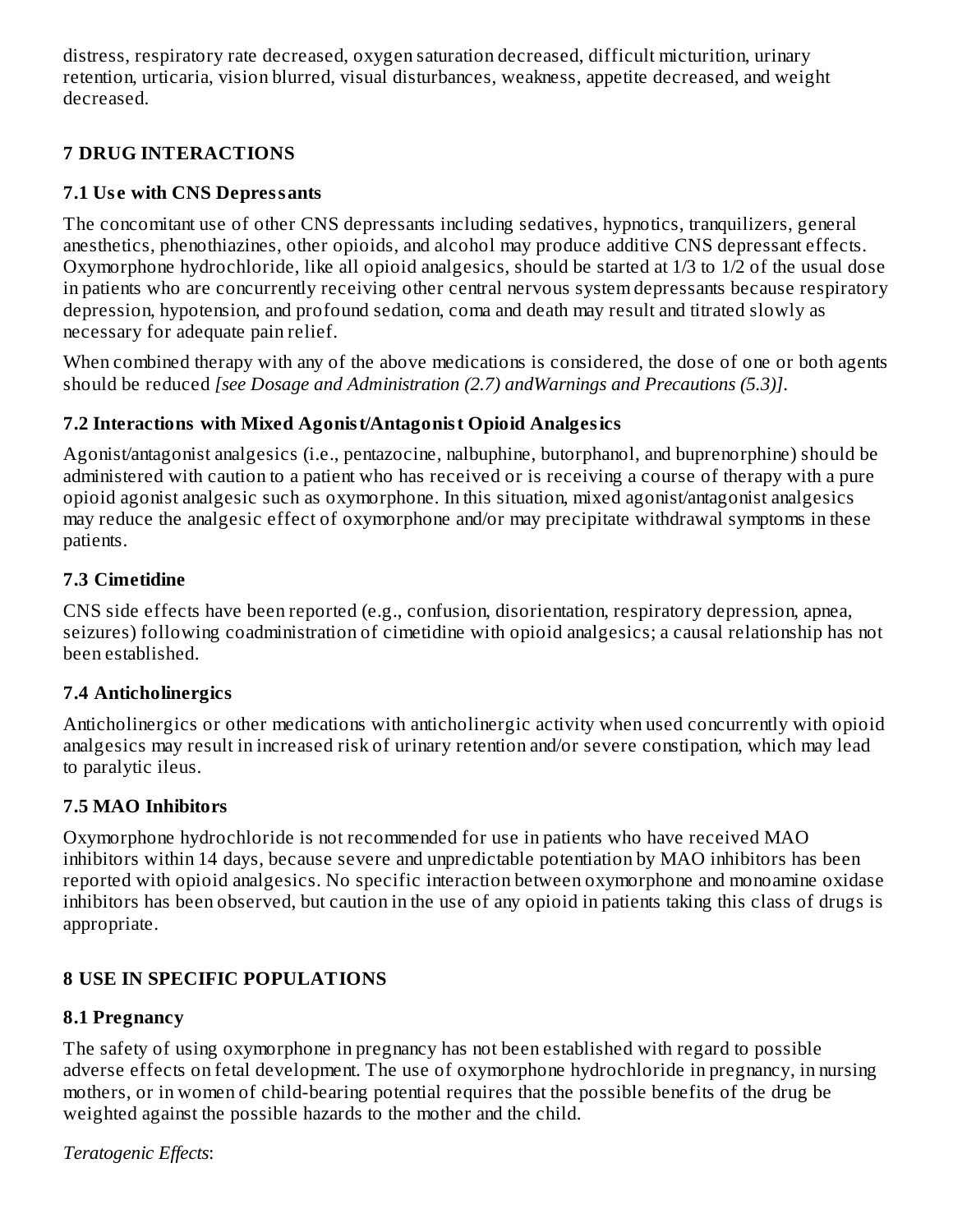Pregnancy Category C: There are no adequate and well-controlled studies of oxymorphone in pregnant women. In animal studies, oxymorphone caused decreased fetal and pup weights, an increase in stillbirth, and a decrease in postnatal pup survival at maternal oxymorphone doses equivalent to 0.4 to 4 times the human daily dose of 120 mg (Based on body surface area). Oxymorphone hydrochloride should be used during pregnancy only if the potential benefit justifies the potential risk to the fetus.

In embryo-fetal developmental toxicity studies, pregnant rats and rabbits received oxymorphone hydrochloride at doses up to about 2 times (rats) and 8 times (rabbits) total human daily dose of 120 mg (based on body surface area). No malformations occurred, but reduced fetal weights occurred at maternal doses of 0.8 (rat) and 4 (rabbit) times the total human daily dose of 120 mg (based on body surface area). There were no adverse developmental effects in rats that received 0.4 times or rabbits that received less than 4 times the total human dose. There were no effects of oxymorphone hydrochloride on intrauterine survival at doses in rats ≤2 times, or in rabbits at ≤8 times the human dose (see Non-teratogenic Effects, below). In a study conducted prior to the establishment of Good Laboratory Practices (GLP) and not according to current recommended methodology, a single subcutaneous injection of oxymorphone hydrochloride on gestation day 8 produced malformations in offspring of hamsters that received a dose equivalent to 10 times the total human daily dose of 120 mg (based on body surface area). This dose also produced 83% maternal lethality.

### *Non-teratogenic Effects*:

Oxymorphone hydrochloride administration to female rats during gestation in a pre- and postnatal developmental toxicity study reduced mean litter size (18%) at a dose of 25 mg/kg/day, attributed to an increase in the incidence of stillborn pups. An increase in neonatal death occurred at doses  $\geq 5$ mg/kg/day (0.4 times a total human daily dose of 120 mg, based on body surface area). Low pup birth weight, decreased post-natal weight gain, and reduced post-natal survival of pups occurred following treatment of the dams with 25 mg/kg/day (about 2 times a total human daily dose of 120 mg, based on body surface area).

Prolonged use of opioid analgesics during pregnancy may cause fetal-neonatal physical dependence. Neonatal withdrawal may occur. Symptoms usually appear during the first days of life and may include convulsions, irritability, excessive crying, tremors, hyperactive reflexes, fever, vomiting, diarrhea, sneezing, yawning, and increased respiratory rate.

### **8.2 Labor and Delivery**

Opioids cross the placenta and may produce respiratory depression in neonates. Oxymorphone hydrochloride is not recommended for use in women during and immediately prior to labor, when use of shorter acting analgesics or other analgesic techniques are more appropriate. Occasionally, opioid analgesics may prolong labor through actions which temporarily reduce the strength, duration, and frequency of uterine contractions. However this effect is not consistent and may be offset by an increased rate of cervical dilatation, which tends to shorten labor. Neonates whose mothers received opioid analgesics during labor should be observed closely for signs of respiratory depression. A specific opioid antagonist, such as naloxone or nalmefene, should be available for reversal of opioidinduced respiratory depression in the neonate.

## **8.3 Nursing Mothers**

It is not known whether oxymorphone is excreted in human milk. Because many drugs, including some opioids, are excreted in human milk, caution should be exercised when oxymorphone hydrochloride is administered to a nursing woman. Infants exposed to oxymorphone hydrochloride through breast milk should be monitored for excess sedation and respiratory depression. Withdrawal symptoms can occur in breast-fed infants when maternal administration of an opioid analgesic is stopped, or when breastfeeding is stopped.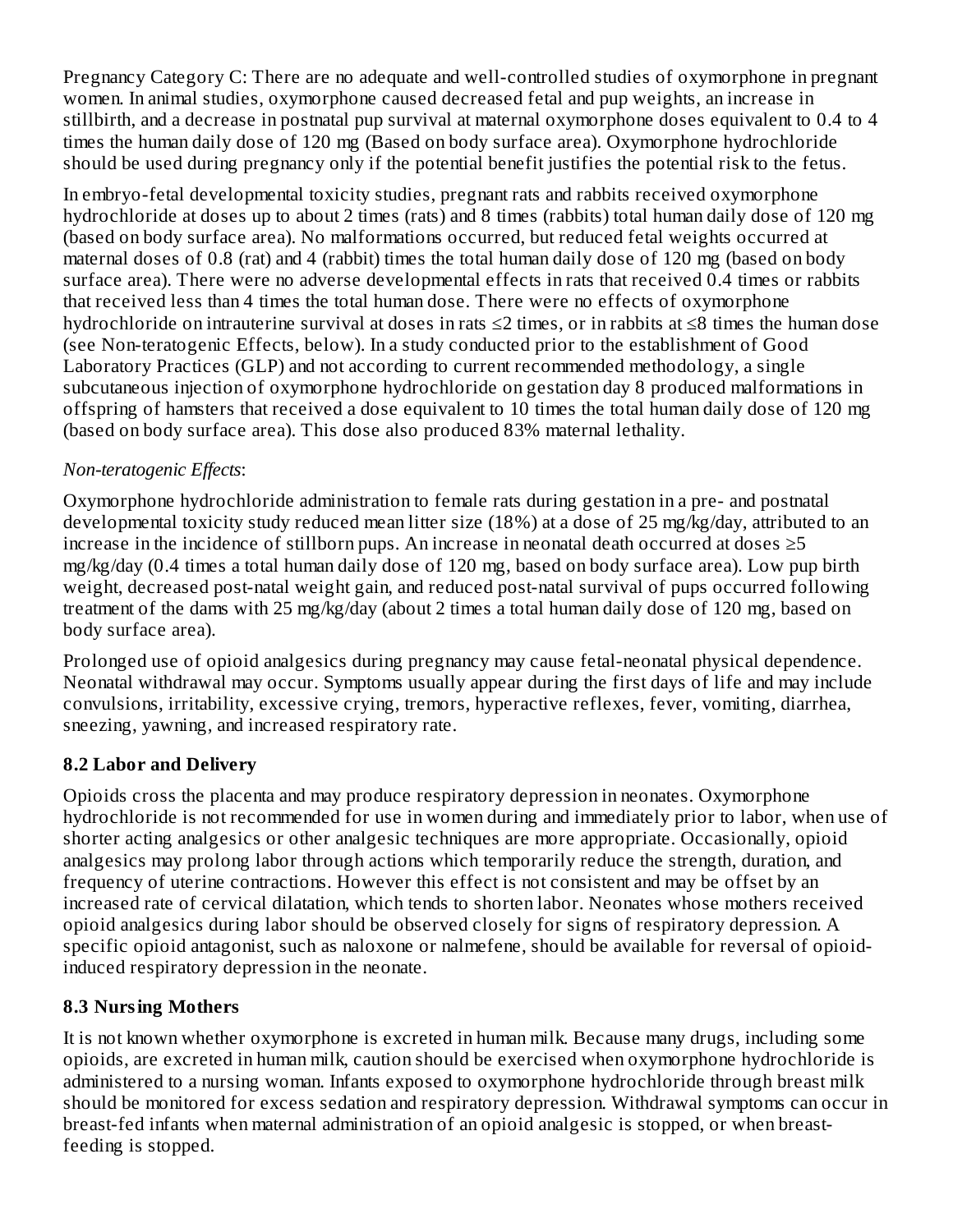### **8.4 Pediatric Us e**

Safety and effectiveness of oxymorphone hydrochloride in pediatric patients below the age of 18 years have not been established.

### **8.5 Geriatric Us e**

Oxymorphone hydrochloride should be used with caution in elderly patients *[see Clinical Pharmacology (12.3)]*. Of the total number of subjects in clinical studies of oxymorphone hydrochloride, 31% were 65 and over, while 7% were 75 and over. No overall differences in effectiveness were observed between these subjects and younger subjects. There were several adverse events that were more frequently observed in subjects 65 and over compared to younger subjects. These adverse events included dizziness, somnolence, confusion, and nausea. In general, dose selection for elderly patients should be cautious, usually starting at the low end of the dosing range, reflecting the greater frequency of decreased hepatic, renal or cardiac function, and of concomitant disease or other drug therapy

### **8.6 Hepatic Impairment**

In a study of extended-release oxymorphone tablets, patients with mild hepatic impairment were shown to have an increase in bioavailability of 1.6 fold. Oxymorphone hydrochloride should be used with caution in patients with mild impairment. These patients should be started with the lowest dose and titrated slowly while carefully monitoring for side effects. Oxymorphone hydrochloride is contraindicated for patients with moderate and severe hepatic impairment *[see Contraindications (4), Warnings and Precautions (5.6), and Dosage and Administration (2.5)]*.

### **8.7 Renal Impairment**

In a study of extended-release oxymorphone tablets, patients with moderate to severe renal impairment were shown to have an increase in bioavailability ranging from 57 to 65% *[see Clinical Pharmacology (12.3)]*. Such patients should be started cautiously with lower doses of oxymorphone hydrochloride and titrated slowly while monitoring for side effects *[see Dosage and Administration (2.6)]*.

## **9 DRUG ABUSE AND DEPENDENCE**

### **9.1 Controlled Substance**

Oxymorphone hydrochloride contains oxymorphone, a mu opioid agonist and a Schedule II controlled substance with an abuse liability similar to morphine and other opioids. Oxymorphone can be abused and is subject to criminal diversion *[see Warnings and Precautions (5.2)]*.

### **9.2 Abus e**

All patients treated with opioids require careful monitoring for signs of abuse and addiction, since use of opioid analgesic products carries the risk of addiction even under appropriate medical use. Addiction is a primary, chronic, neurobiologic disease, with genetic, psychosocial, and environmental factors influencing its development and manifestations. Addiction is characterized by one or more of the following: impaired control over drug use, compulsive use, use for non-medical purposes, and continued use despite harm. Drug addiction is a treatable disease, utilizing a multidisciplinary approach, but relapse is common.

"Drug-seeking" behavior is very common to addicts and drug abusers. Drug-seeking tactics include emergency calls or visits near the end of office hours, refusal to undergo appropriate examination, testing or referral, repeated claims of loss of prescriptions, tampering with prescriptions, and reluctance to provide prior medical records or contact information for other treating physician(s). "Doctor shopping" (visiting multiple prescribers) to obtain additional prescriptions is common among drug abusers and people suffering from untreated addiction. Preoccupation with achieving adequate pain relief can be appropriate behavior in a patient with poor pain control. Abuse and addiction are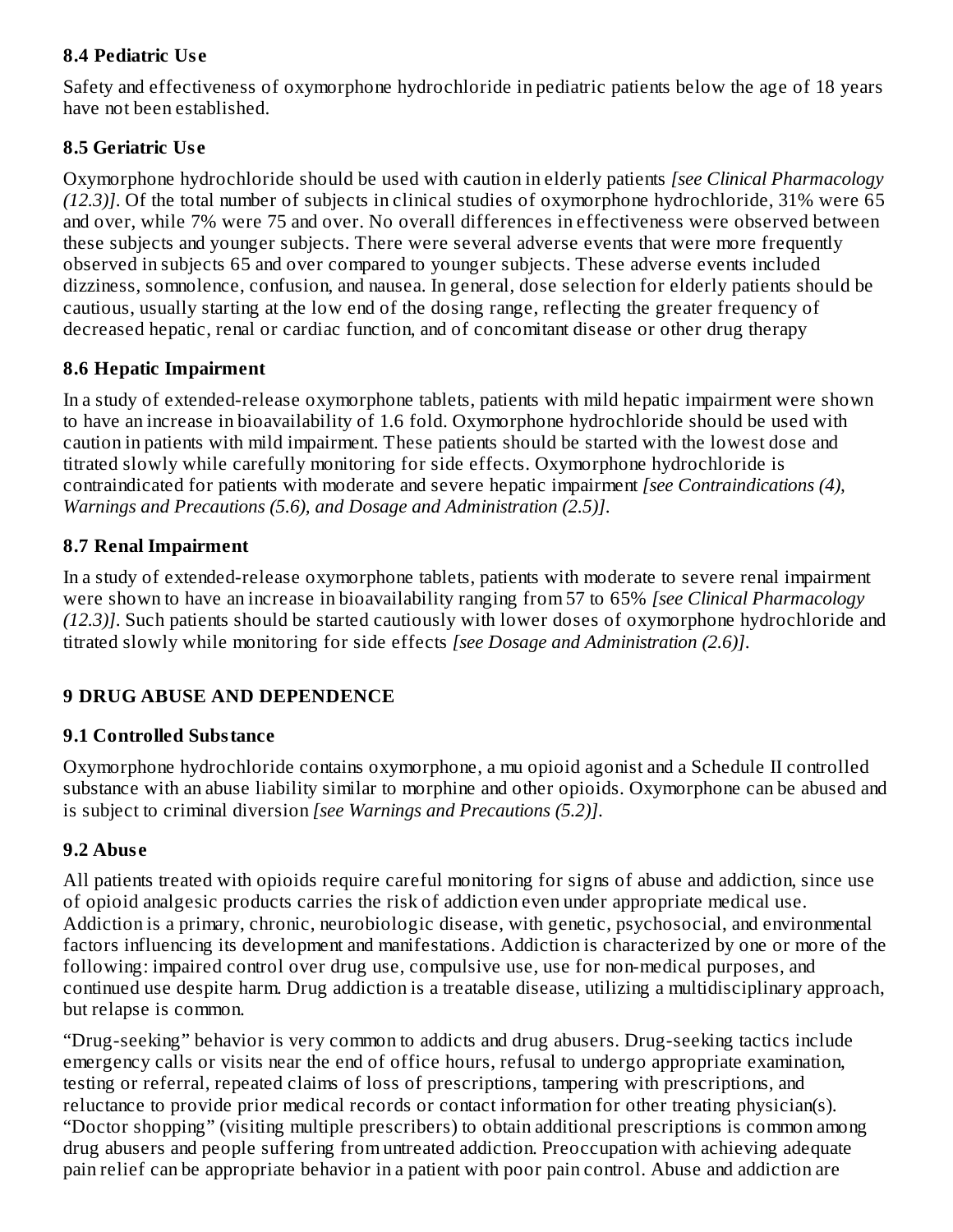separate and distinct from physical dependence and tolerance. Physicians should be aware that addiction may not be accompanied by concurrent tolerance and symptoms of physical dependence in all addicts. In addition, abuse of opioids can occur in the absence of true addiction and is characterized by misuse for non-medical purposes, often in combination with other psychoactive substances. Oxymorphone hydrochloride, like other opioids, may be diverted for non-medical use. Careful record-keeping of prescribing information, including quantity, frequency, and renewal requests is strongly advised.

Oxymorphone hydrochloride is intended for oral use only. Abuse of oxymorphone hydrochloride poses a risk of overdose and death. This risk is increased with concurrent abuse of oxymorphone hydrochloride with alcohol and other substances. Parenteral drug abuse is commonly associated with transmission of infectious diseases such as hepatitis and HIV.

Proper assessment of the patient, proper prescribing practices, periodic re-evaluation of therapy, and proper dispensing and storage are appropriate measures that help to limit abuse of opioid drugs.

### **9.3 Dependence**

Opioid analgesics may cause physical dependence. Physical dependence results in withdrawal symptoms after abrupt discontinuation of a drug or upon administration of an opioid antagonist or mixed opioid agonist/antagonist agent. Withdrawal also may be precipitated through the administration of drugs with opioid antagonist activity, e.g., naloxone, nalmefene, or mixed agonist/antagonist analgesics (pentazocine, butorphanol, buprenorphine, nalbuphine). Physical dependence may not occur to a clinically significant degree until after several days to weeks of continued opioid usage.

Tolerance is the need for increasing doses of opioids to maintain a defined effect such as analgesia (in the absence of disease progression or other external factors). The development of physical dependence and/or tolerance is not unusual during chronic opioid therapy.

Oxymorphone hydrochloride should not be abruptly discontinued *[see Dosage and Administration (2.4)]*. If oxymorphone hydrochloride is abruptly discontinued in a physically dependent patient, an abstinence syndrome may occur. Some or all of the following can characterize this syndrome: restlessness, lacrimation, rhinorrhea, yawning, perspiration, chills, myalgia, and mydriasis. Other symptoms also may develop, including: irritability, anxiety, backache, joint pain, weakness, abdominal cramps, insomnia, nausea, anorexia, vomiting, diarrhea, or increased blood pressure, respiratory rate, or heart rate.

Infants born to mothers physically dependent on opioids will also be physically dependent and may exhibit respiratory difficulties and withdrawal symptoms [*seeUse In Specific Populations(8.1,8.2)]*.

## **10 OVERDOSAGE**

### **10.1 Symptoms**

Acute overdosage with oxymorphone hydrochloride is characterized by respiratory depression (a decrease in respiratory rate and/or tidal volume, Cheyne- Stokes respiration, cyanosis), extreme somnolence progressing to stupor or coma, skeletal muscle flaccidity, cold and clammy skin, constricted pupils, and sometimes bradycardia and hypotension. In some cases, apnea, circulatory collapse, cardiac arrest, and death may occur.

Oxymorphone hydrochloride may cause miosis, even in total darkness. Pinpoint pupils are a sign of opioid overdose but are not pathognomonic (e.g., pontine lesions of hemorrhagic or ischemic origin may produce similar findings). Marked mydriasis rather than miosis may be seen with hypoxia in overdose situations *[see Clinical Pharmacology (12.2)]*.

## **10.2 Treatment**

In the treatment of oxymorphone hydrochloride overdosage, primary attention should be given to the reestablishment of a patent airway and institution of assisted or controlled ventilation. Supportive measures (including oxygen and vasopressors) should be employed in the management of circulatory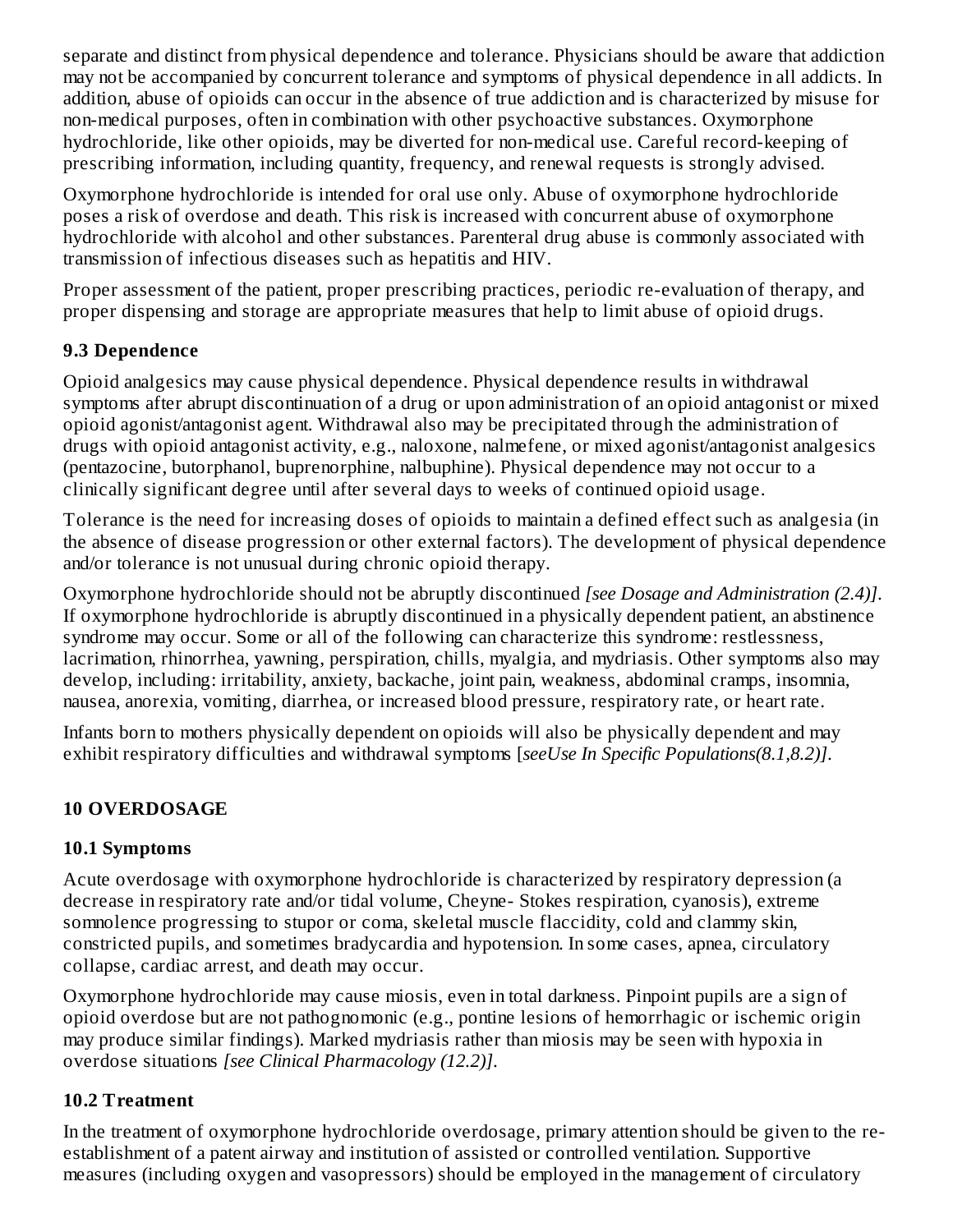shock and pulmonary edema accompanying overdose as indicated. Cardiac arrest or arrhythmias may require cardiac massage or defibrillation.

The opioid antagonist naloxone hydrochloride is a specific antidote against respiratory depression that may result from overdosage or unusual sensitivity to opioids including oxymorphone hydrochloride. Nalmefene is an alternative pure opioid antagonist, which may be administered as a specific antidote to respiratory depression resulting from opioid overdose. Since the duration of action of oxymorphone hydrochloride may exceed that of the antagonist, keep the patient under continued surveillance and administer repeated doses of the antagonist according to the antagonist labeling as needed to maintain adequate respiration.

In patients receiving oxymorphone hydrochloride, opioid antagonists should not be administered in the absence of clinically significant respiratory or circulatory depression. Administer opioid antagonists cautiously to persons who are known, or suspected to be, physically dependent on any opioid agonist including oxymorphone hydrochloride. In such cases, an abrupt or complete reversal of opioid effects may precipitate an acute abstinence syndrome. In an individual physically dependent on opioids, administration of the usual dose of the antagonist will precipitate an acute withdrawal syndrome. The severity of the withdrawal syndrome produced will depend on the degree of physical dependence and the dose of the antagonist administered. If respiratory depression is associated with muscular rigidity, administration of a neuromuscular blocking agent may be necessary to facilitate assisted or controlled ventilation. Muscular rigidity may also respond to opioid antagonist therapy.

### **11 DESCRIPTION**

Oxymorphone Hydrochloride Tablets are a semi-synthetic opioid analgesic supplied in 5 mg and 10 mg tablet strengths for oral administration. The tablet strengths describe the amount of oxymorphone hydrochloride per tablet. The tablets contain the following inactive ingredients: magnesium stearate, microcrystalline cellulose, and pregelatinized starch.

Chemically, oxymorphone hydrochloride is 4, 5α-epoxy-3, 14-dihydroxy-17-methylmorphinan-6-one hydrochloride, a white or slightly off-white, odorless powder, which is sparingly soluble in alcohol and ether, but freely soluble in water. The molecular weight of oxymorphone hydrochloride is 337.80. The p $K_a$ 1 and p $K_a$ 2 of oxymorphone at 37°C are 8.17 and 9.54, respectively. The octanol/aqueous partition coefficient at 37°C and pH 7.4 is 0.98.

The structural formula for oxymorphone hydrochloride is as follows:



### **12 CLINICAL PHARMACOLOGY**

**12.1 Mechanism of Action**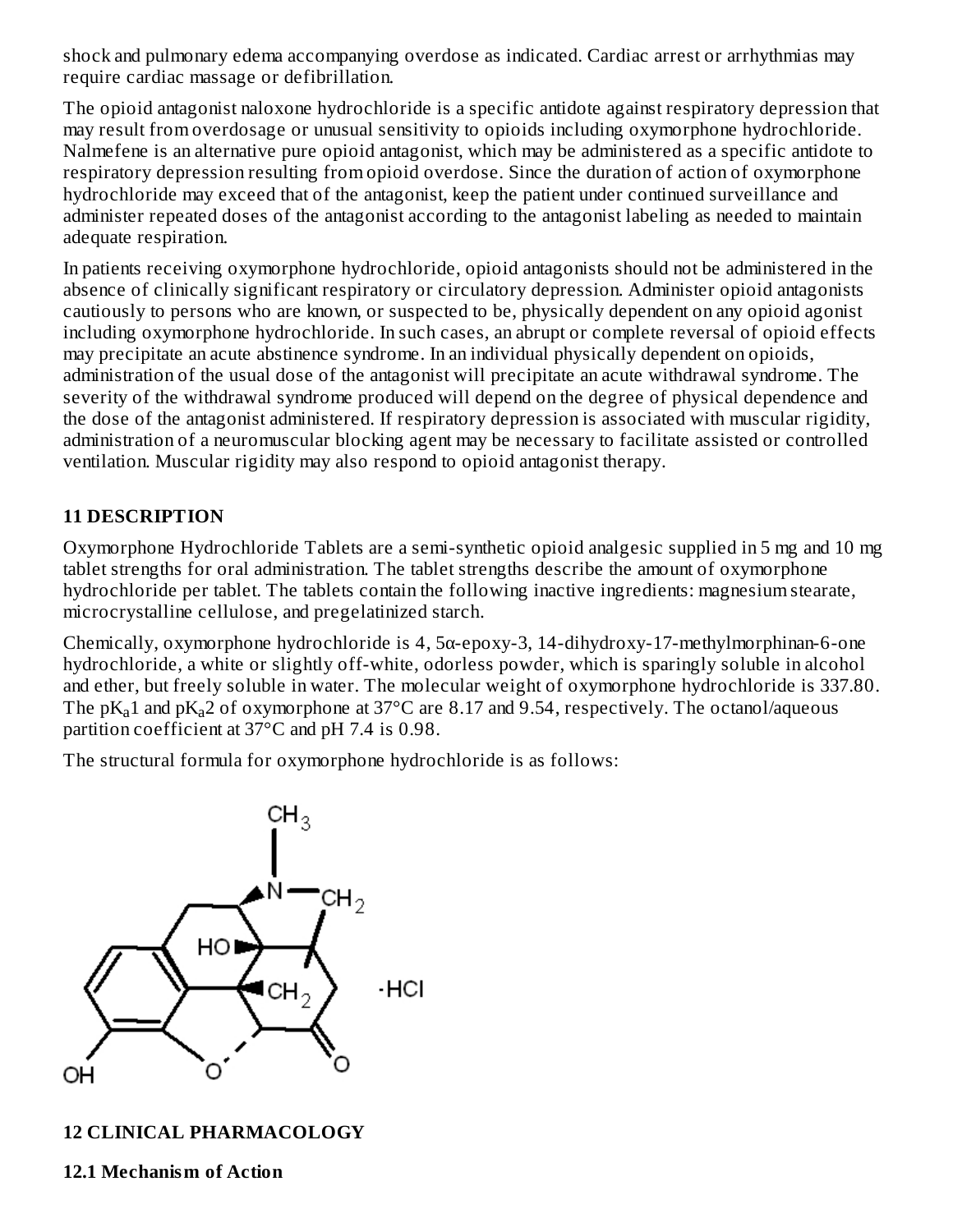Oxymorphone, a pure opioid agonist, is relatively selective for the mu receptor, although it can interact with other opioid receptors at higher doses.

The precise mechanism of analgesia, the principal therapeutic action of oxymorphone, is unknown. Specific CNS opiate receptors and endogenous compounds with morphinelike activity have been identified throughout the brain and spinal cord and are likely to play a role in the expression and perception of analgesic effects.

### **12.2 Pharmacodynamics**

Pharmacological effects of opioid agonists include analgesia, anxiolysis, euphoria, feelings of relaxation, respiratory depression, constipation, miosis, and cough suppression. Like all pure opioid agonist analgesics, with increasing doses there is increasing analgesia, unlike with mixed agonist/antagonists or non-opioid analgesics, where there is a limit to the analgesic effect with increasing doses. With pure opioid agonist analgesics, there is no defined maximum dose; the ceiling to analgesic effectiveness is imposed only by side effects, the more serious of which may include somnolence and respiratory depression.

*Concentration-Efficacy Relationships*: The minimum effective plasma concentration of oxymorphone for analgesia varies widely among patients, especially among patients who have been previously treated with potent agonist opioids. As a result, individually titrate patients to achieve a balance between therapeutic and adverse effects. The minimum effective analgesic concentration of oxymorphone for any individual patient may increase over time due to an increase in pain, progression of disease, development of a new pain syndrome and/or development of analgesic tolerance.

*Concentration-Adverse Experience Relationships*: There is a general relationship between increasing opioid plasma concentration and increasing frequency of adverse experiences such as nausea, vomiting, CNS effects, and respiratory depression.

As with all opioids, the dose of oxymorphone hydrochloride must be individualized *[see Dosage and Administration (2.2)]*. The effective analgesic dose for some patients will be too high to be tolerated by other patients.

*Effects on the Central Nervous System (CNS)*: The principal therapeutic action of oxymorphone is analgesia. In common with other opioids, oxymorphone causes respiratory depression, in part by a direct effect on the brainstem respiratory centers. The respiratory depression involves a reduction in the responsiveness of the brain stem respiratory centers to both increases in carbon dioxide tension and electrical stimulation. Opioids depress the cough reflex by direct effect on the cough center in the medulla. Antitussive effects may occur with doses lower than those usually required for analgesia. Oxymorphone causes miosis, even in total darkness. Pinpoint pupils are a sign of opioid overdose but are not pathognomonic (e.g., pontine lesions of hemorrhagic or ischemic origin may produce similar findings). Marked mydriasis rather than miosis may be seen with hypoxia in overdose situations *[see Overdosage (10.1)]*. Other therapeutic effects of oxymorphone include anxiolysis, euphoria and feelings of relaxation.

In addition to analgesia, the widely diverse effects of oxymorphone include drowsiness, changes in mood, decreased gastrointestinal motility, nausea, vomiting, and alterations of the endocrine and autonomic nervous system.

*Effects on the Gastrointestinal Tract and on Other Smooth Muscle*: Gastric, biliary and pancreatic secretions are decreased by oxymorphone. Oxymorphone causes a reduction in motility and is associated with an increase in tone in the antrum of the stomach and duodenum. Digestion of food in the small intestine is delayed and propulsive contractions are decreased. Propulsive peristaltic waves in the colon are decreased, while tone is increased to the point of spasm. The end result may be constipation. Oxymorphone can cause a marked increase in biliary tract pressure as a result of spasm of the sphincter of Oddi. Oxymorphone may also cause spasm of the sphincter of the urinary bladder.

*Cardiovascular System Effects*: Opioids produce peripheral vasodilation which may result in orthostatic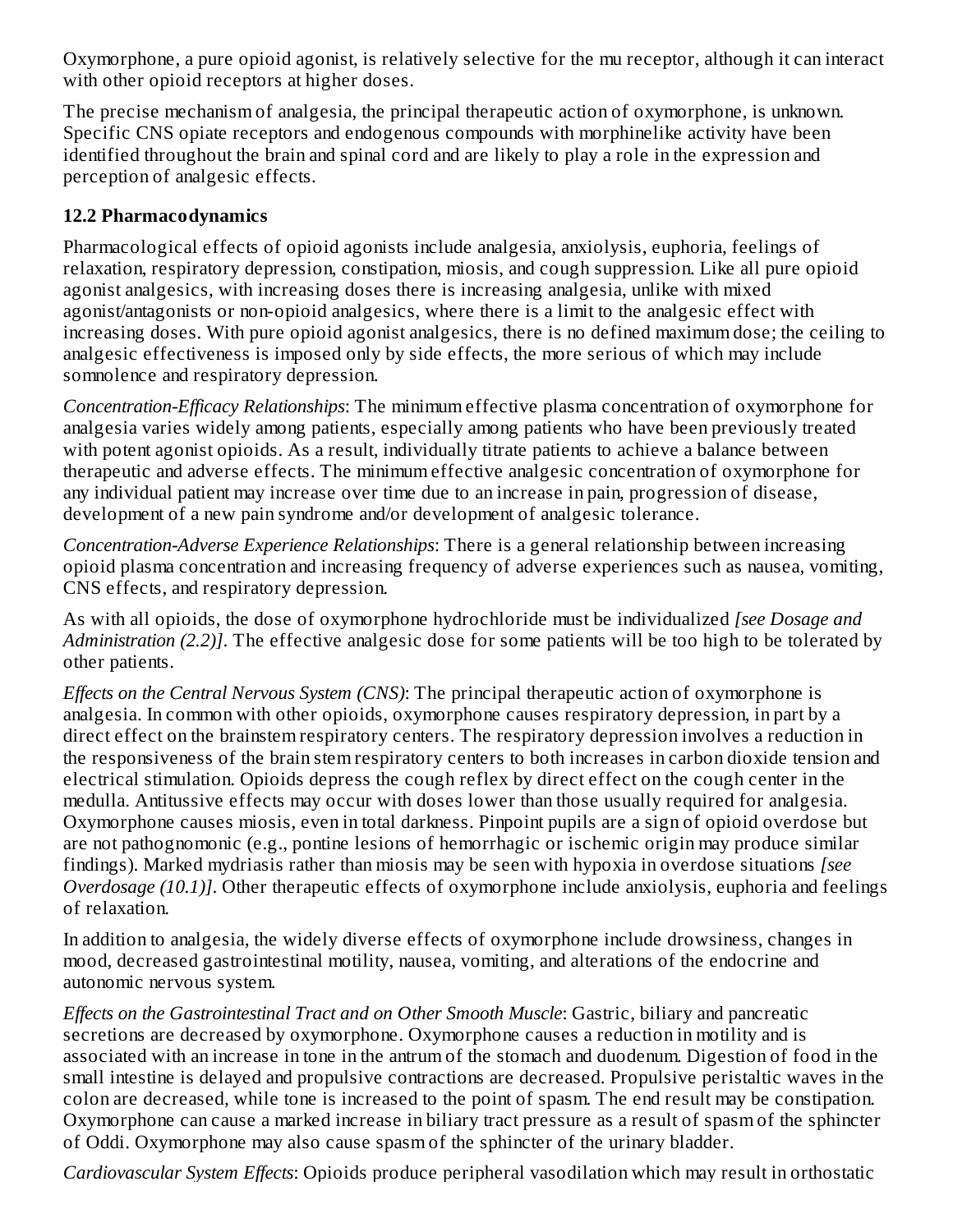hypotension. Release of histamine can occur and may contribute to opioid-induced hypotension. Manifestations of histamine release may include orthostatic hypotension, pruritus, flushing, red eyes, and sweating. Animal studies have shown that oxymorphone has a lower propensity to cause histamine release than other opioids.

*Endocrine System Effects*: Opioid agonists have been shown to have a variety of effects on the secretion of hormones. Opioids inhibit the secretion of ACTH, cortisol, and luteinizing hormone (LH) in humans. They also stimulate prolactin, growth hormone (GH) secretion, and pancreatic secretion of insulin and glucagon in humans and other species, rats and dogs. Thyroid stimulating hormone (TSH) has been shown to be both inhibited and stimulated by opioids.

*Immune System Effects*: Opioids have been shown to have a variety of effects on components of the immune system in *in vitro* and animal models. The clinical significance of these findings is unknown.

### **12.3 Pharmacokinetics**

*Absorption*: The absolute oral bioavailability of oxymorphone is approximately 10%. Studies in healthy volunteers reveal predictable relationships between oxymorphone hydrochloride dosage and plasma oxymorphone concentrations.

Steady-state levels were achieved after three days of multiple dose administration. Under both singledose and steady-state conditions, dose proportionality has been established for 5 mg, 10 mg and 20 mg doses of oxymorphone hydrochloride, for both peak plasma levels ( $\rm{C_{max}}$ ) and extent of absorption (AUC) (see Table 2).

|                    | Dosage          | $C_{\text{max}}$             | <b>AUC</b>                        | $T\frac{1}{2}$  |  |  |
|--------------------|-----------------|------------------------------|-----------------------------------|-----------------|--|--|
| <b>Regimen</b>     |                 |                              | $(ng/mL)$ $(ng\cdot hr/mL)$       | (hr)            |  |  |
| <b>Single Dose</b> | $5 \text{ mg}$  |                              | $1.1\pm0.55$   $4.48\pm2.07$      | $7.25 \pm 4.4$  |  |  |
|                    | $10 \text{ mg}$ | $ 1.93\pm0.75 $ 9.1 $\pm3.4$ |                                   | $7.78 \pm 3.56$ |  |  |
|                    | $20 \text{ mg}$ |                              | $ 4.39 \pm 1.72 $ 20.07 $\pm$ 5.8 | $9.43 \pm 3.36$ |  |  |
| Multiple Dose      | 5 <sub>mg</sub> |                              | $ 1.73 \pm 0.62 $ 4.63 $\pm 1.49$ | <b>NA</b>       |  |  |
|                    | $10 \text{ mg}$ |                              | $3.51 \pm 0.91   10.19 \pm 3.34$  | NA              |  |  |
|                    | $20 \text{ mg}$ |                              | $ 7.33 \pm 2.93 $ 21.1 $\pm 7.59$ | <b>NA</b>       |  |  |

#### **Table 2: Mean (±SD) Oxymorphone Hydrochloride Pharmacokinetic Parameters**

*Food Effect*: After oral dosing with 40 mg of oxymorphone hydrochloride in healthy volunteers under fasting conditions or with a high-fat meal, the  $\rm C_{max}$  and  $\rm AUC$  were increased by approximately 38% in fed subjects relative to fasted subjects. As a result, oxymorphone hydrochloride should be dosed at least one hour prior to or two hours after eating *[see Dosage and Administration (2)]*.

*Ethanol Effect*: The effect of co-ingestion of alcohol with oxymorphone hydrochloride has not been evaluated. However, an *in vivo* study was performed to evaluate the effect of alcohol (40%, 20%, 4% and 0%) on the bioavailability of a single dose of 40 mg of extended-release oxymorphone tablets in healthy, fasted volunteers. Following concomitant administration of 240 mL of 40% ethanol the  $\rm{C_{max}}$ increased on average by 70% and up to 270% in individual subjects. Following the concomitant administration of 240 mL of 20% ethanol, the  $\rm{C_{max}}$  increased on average by 31% and up to 260% in individual subjects. In some individuals there was also a decrease in oxymorphone peak plasma concentrations. No effect on the release of oxymorphone from the extended-release tablet was noted in an *in vitro* alcohol interaction study. The mechanism of the *in vivo* interaction is unknown. Therefore, avoid co-administration of oxymorphone and ethanol.

*Distribution*: Formal studies on the distribution of oxymorphone in various tissues have not been conducted. Oxymorphone is not extensively bound to human plasma proteins; binding is in the range of 10% to 12%.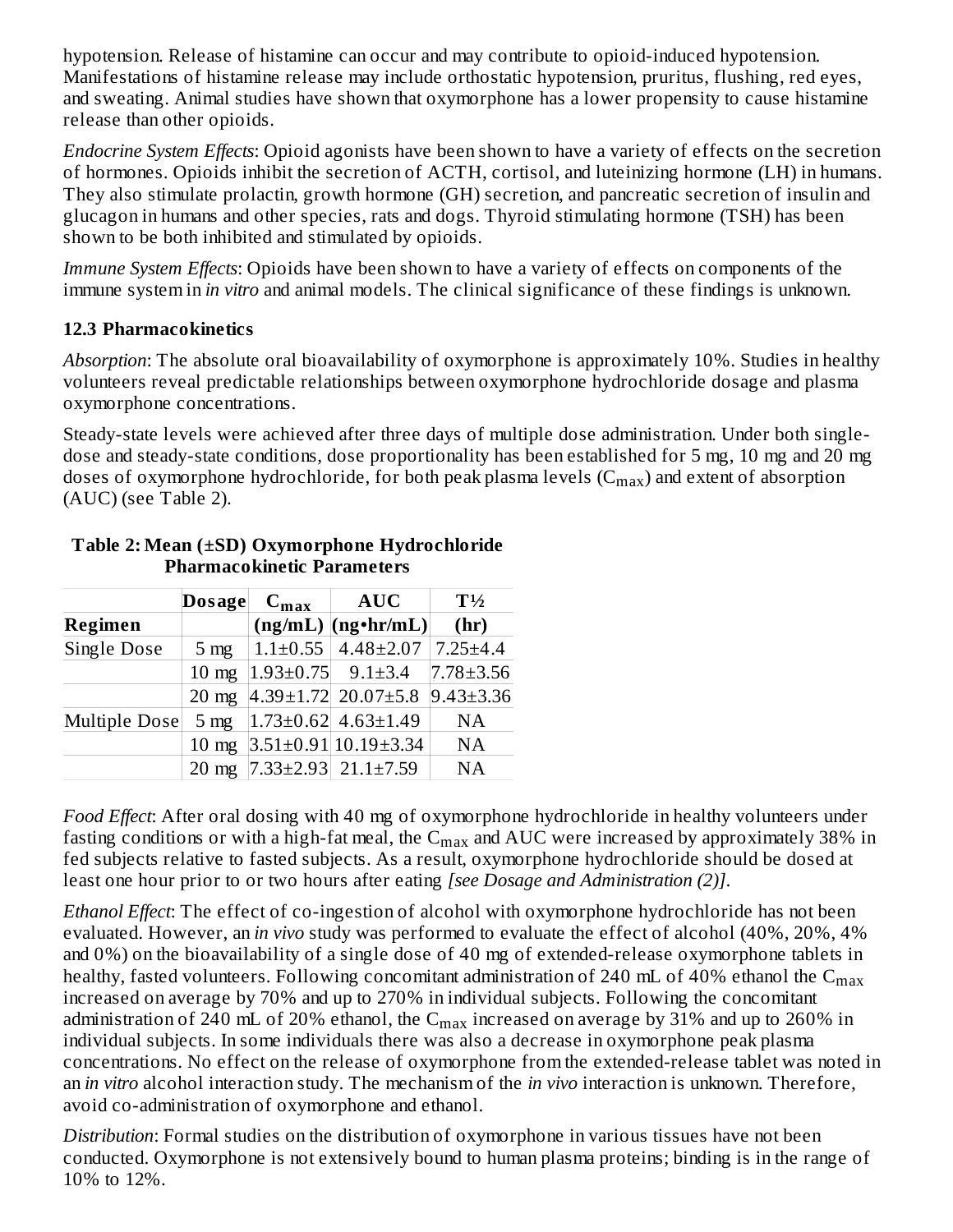*Metabolism*: Oxymorphone is highly metabolized, principally in the liver, and undergoes reduction or conjugation with glucuronic acid to form both active and inactive products. The two major metabolites of oxymorphone are oxymorphone-3-glucuronide and 6-OH-oxymorphone. The mean plasma AUC for oxymorphone-3-glucuronide is approximately 90-fold higher than the parent compound. The pharmacologic activity of the glucuronide metabolite has not been evaluated. 6-OH-oxymorphone has been shown in animal studies to have analgesic bioactivity. The mean plasma 6-OH-oxymorphone AUC is approximately 70% of the oxymorphone AUC following single oral doses but is essentially equivalent to the parent compound at steady-state.

*Excretion*: Because oxymorphone is extensively metabolized, <1% of the administered dose is excreted unchanged in the urine. On average, 33% to 38% of the administered dose is excreted in the urine as oxymorphone-3-glucuronide and 0.25% to 0.62% is excreted as 6-OH-oxymorphone in subjects with normal hepatic and renal function. In animals given radiolabeled oxymorphone, approximately 90% of the administered radioactivity was recovered within 5 days of dosing. The majority of oxymorphonederived radioactivity was found in the urine and feces.

*Pharmacokinetics in Special Populations*: *Elderly*: The plasma levels of oxymorphone administered as an extended-release tablet were about 40% higher in elderly (≥65 years of age) than in younger subjects *[see Use in Specific Populations (8.5)]*.

*Gender*: The effect of gender on the pharmacokinetics of oxymorphone hydrochloride has not been studied. In a study with an extended-release formulation of oxymorphone, there was a consistent tendency for female subjects to have slightly higher  $\mathrm{AUC_{ss}}$  and  $\mathrm{C_{max}}$  values than male subjects. However, gender differences were not observed when  $\mathrm{AUC_{ss}}$  and  $\mathrm{C_{max}}$  were adjusted by body weight.

*Hepatic Impairment*: The liver plays an important role in the pre-systemic clearance of orally administered oxymorphone. Accordingly, the bioavailability of orally administered oxymorphone may be markedly increased in patients with moderate to severe liver disease. The effect of hepatic impairment on the pharmacokinetics of oxymorphone hydrochloride has not been studied. However, in a study with an extended-release formulation of oxymorphone, the disposition of oxymorphone was compared in 6 patients with mild, 5 patients with moderate, and one patient with severe hepatic impairment, and 12 subjects with normal hepatic function. The bioavailability of oxymorphone was increased by 1.6- fold in patients with mild hepatic impairment and by 3.7-fold in patients with moderate hepatic impairment. In one patient with severe hepatic impairment, the bioavailability was increased by 12.2-fold. The half-life of oxymorphone was not significantly affected by hepatic impairment.

*Renal Impairment*: The effect of renal impairment on the pharmacokinetics of oxymorphone hydrochloride have not been studied. However, in a study with an extended-release formulation of oxymorphone, an increase of 26%, 57%, and 65% in oxymorphone bioavailability was observed in mild (creatinine clearance 51 to 80 mL/min; n=8), moderate (creatinine clearance 30 to 50 mL/min; n=8), and severe (creatinine clearance <30 mL/min; n=8) patients, respectively, compared to healthy controls.

*Drug-Drug Interactions*: *In vitro* studies revealed little to no biotransformation of oxymorphone to 6- OH-oxymorphone by any of the major cytochrome P450 (CYP P450) isoforms at therapeutically relevant oxymorphone plasma concentrations.

No inhibition of any of the major CYP P450 isoforms was observed when oxymorphone was incubated with human liver microsomes at concentrations of ≤50 μM. An inhibition of CYP 3A4 activity occurred at oxymorphone concentrations  $\geq 150 \mu M$ . Therefore, it is not expected that oxymorphone, or its metabolites will act as inhibitors of any of the major CYP P450 enzymes *in vivo*.

Increases in the activity of the CYP 2C9 and CYP 3A4 isoforms occurred when oxymorphone was incubated with human hepatocytes. However, clinical drug interaction studies with oxymorphone hydrochloride ER showed no induction of CYP450 3A4 or 2C9 enzyme activity, indicating that no dose adjustment for CYP 3A4- or 2C9-mediated drug-drug interactions is required.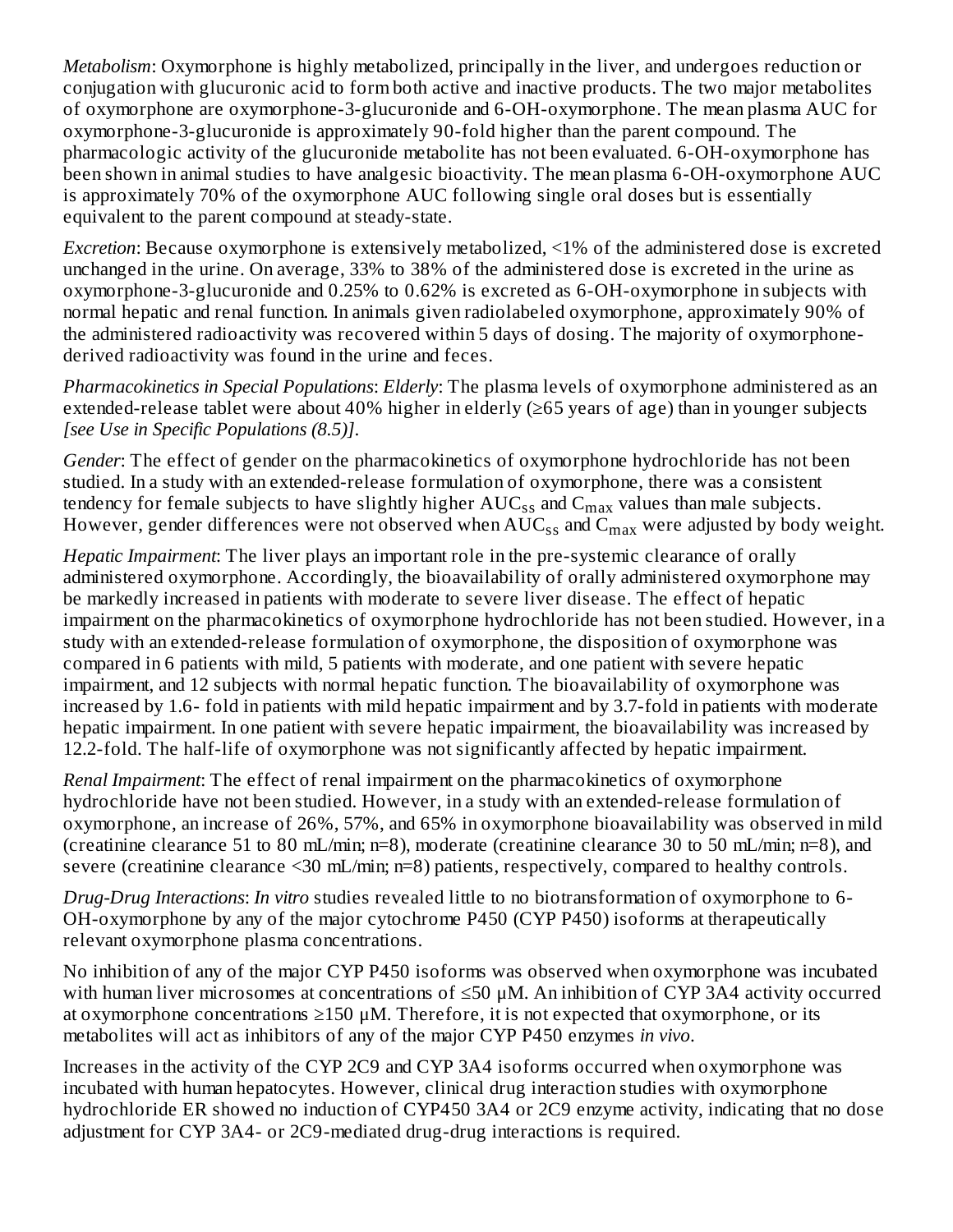### **13 NONCLINICAL TOXICOLOGY**

### **13.1 Carcinogenesis, Mutagenesis, Impairment of Fertility**

*Carcinogenesis*: Long-term studies have been completed to evaluate the carcinogenic potential of oxymorphone in both Sprague-Dawley rats and CD-1 mice. Oxymorphone was administered to Sprague-Dawley rats (2.5, 5, and 10 mg/kg/day in males and 5, 10, and 25 mg/kg/day in females) for 2 years by oral gavage. The systemic drug exposure (AUC ng•h/mL) at the 10 mg/kg/day dose in male rats was 0.34-fold and at the 25 mg/kg/day dose in female rats was 1.5-fold the human exposure at a dose of 260 mg/day. No evidence of carcinogenic potential was observed in rats. Oxymorphone was administered to CD-1 mice (10, 25, 75 and 150 mg/kg/day) for 2 years by oral gavage. The systemic drug exposure (AUC ng•h/mL) at the 150 mg/kg/day dose in mice was 14.5-fold (in males) and 17.3-fold (in females) times the human exposure at a dose of 260 mg/day. No evidence of carcinogenic potential was observed in mice.

*Mutagenesis*: Oxymorphone hydrochloride was not mutagenic when tested in the *invitro* bacterial reverse mutation assay (Ames test) at concentrations of ≤5270 μg/plate, or in an *in vitro* mammalian cell chromosome aberration assay performed with human peripheral blood lymphocytes at concentrations ≤5000 μg/ml with or without metabolic activation. Oxymorphone hydrochloride tested positive in both the rat and mouse *in vivo* micronucleus assays. An increase in micronucleated polychromatic erythrocytes occurred in mice given doses of  $\geq$ 250 mg/kg and in rats given doses of 20 and 40 mg/kg. A subsequent study demonstrated that oxymorphone hydrochloride was not aneugenic in mice following administration of up to 500 mg/kg. Additional studies indicate that the increased incidence of micronucleated polychromatic erythrocytes in rats may be secondary to increased body temperature following oxymorphone administration. Doses associated with increased micronucleated polychromatic erythrocytes also produce a marked, rapid increase in body temperature. Pretreatment of animals with sodium salicylate minimized the increase in body temperature and prevented the increase in micronucleated polychromatic erythrocytes after administration of 40 mg/kg oxymorphone.

*Impairment of fertility*: Oxymorphone did not affect reproductive function or sperm parameters in male rats at any dose tested (≤50 mg/kg/day). In female rats, an increase in the length of the estrus cycle and decrease in the mean number of viable embryos, implantation sites and corpora lutea were observed at doses of oxymorphone  $\geq 10$  mg/kg/day. The dose of oxymorphone associated with reproductive findings in female rats is 0.8 times a total human daily dose of 120 mg based on a body surface area. The dose of oxymorphone that produced no adverse effects on reproductive findings in female rats (i.e. NNOAEL) is 0.4-times a total human daily dose of 120 mg based on body surface area.

### **14 CLINICAL STUDIES**

The analgesic efficacy of oxymorphone hydrochloride has been evaluated in acute pain following orthopedic and abdominal surgeries.

### **14.1 Orthopedic Surgery**

Two double-blind, placebo-controlled, dose-ranging studies in patients with acute moderate to severe pain following orthopedic surgery evaluated the doses of oxymorphone hydrochloride 10 mg and 20 mg, and 30 mg was included in one study. Both studies demonstrated that oxymorphone hydrochloride 20 mg provided greater analgesia as measured by total pain relief based on a weighted analysis over 8 hours using a 0-4 categorical, compared to placebo. Oxymorphone hydrochloride 10 mg provided greater analgesia as compared to placebo in one of the two studies. There was no evidence of superiority of the 30 mg dose over the 20 mg dose. However, there was a high rate of naloxone use in patients receiving the oxymorphone hydrochloride 30 mg dose in the post-operative period *[see Dosage and Administration (2.2)]*.

### **14.2 Abdominal Surgery**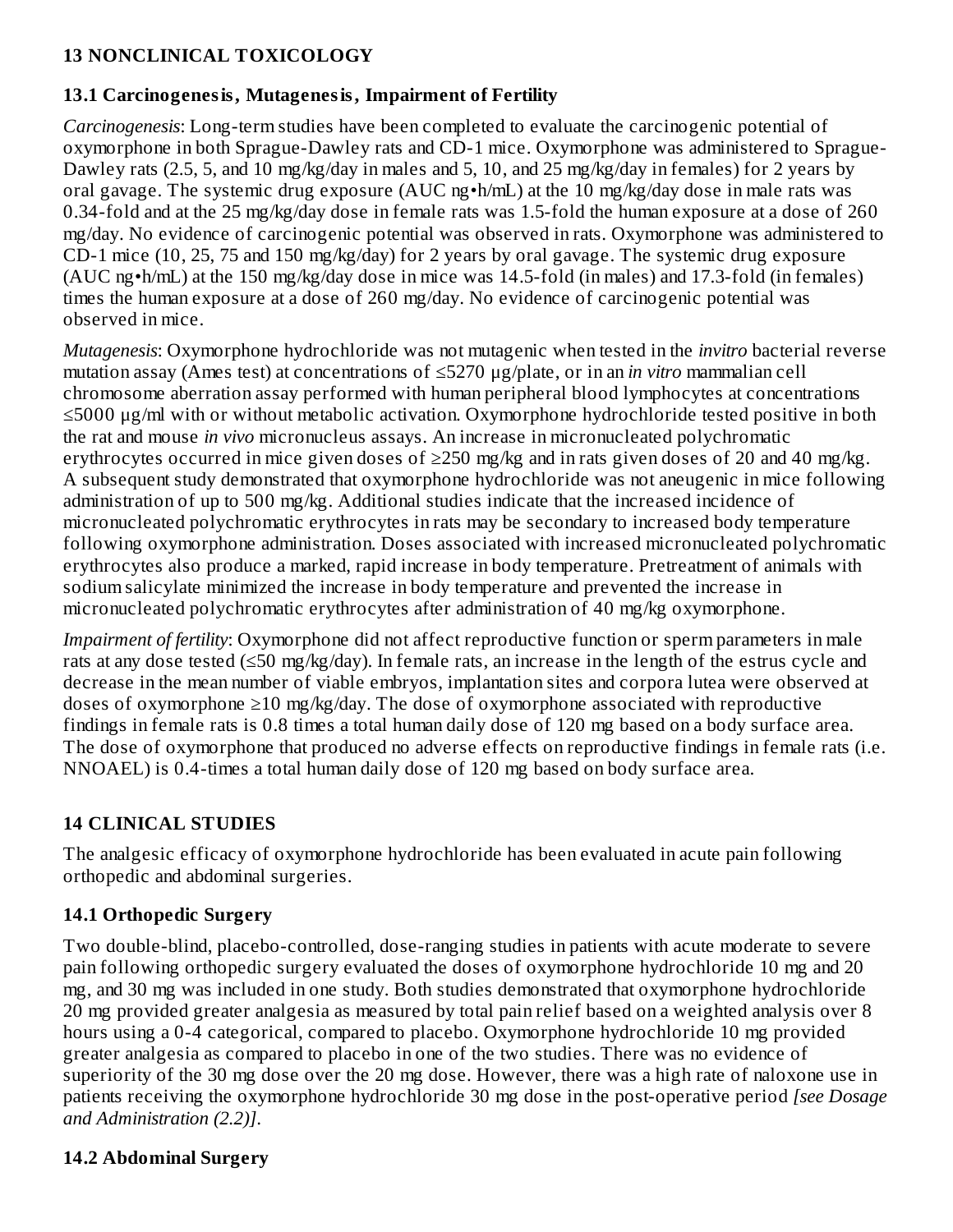In a randomized, double-blind, placebo-controlled, multiple-dose study, the efficacy of oxymorphone hydrochloride 10 mg and 20 mg was assessed in patients with moderate to severe acute pain following abdominal surgery. In this study, patients were dosed every 4 to 6 hours over a 48-hour treatment period. Oxymorphone hydrochloride 10 and 20 mg provided greater analgesia, as measured by the mean average pain intensity on a 0-100 mm visual analog scale, over 48 hours, compared to placebo *[see Dosage and Administration (2.2)]*.

### **16 HOW SUPPLIED/STORAGE AND HANDLING**

Oxymorphone Hydrochloride Tablets are supplied as follows:

### **10 mg Tablet:**

White to off-white, round, standard convex debossed with "54 814" on one side an plain on the other.

|    | Bottles of NDC 54868- |
|----|-----------------------|
| 60 | 6379-0                |

Oxymorphone hydrochloride may be targeted for theft and diversion. Healthcare professionals should contact their State Medical Board, State Board of Pharmacy, or State Control Board for information on how to detect or prevent diversion of this product, and security requirements for storing and handling of oxymorphone hydrochloride.

Healthcare professionals should advise patients to store oxymorphone hydrochloride in a secure place, preferably locked and out of the reach of children and other noncaregivers.

Store at 25°C (77°F); excursions permitted to 15° to 30°C (59° to 86°F). [See USP Controlled Room Temperature].

Dispense in tight container as defined in the USP, with a child-resistant closure (as required).

Advise patients to dispose of any unused tablets from a prescription by flushing them down the toilet as soon as they are no longer needed *[see Patient Counseling Information (17)]*.

### **17 PATIENT COUNSELING INFORMATION**

- Advise patients that oxymorphone hydrochloride contains oxymorphone, which is a morphine-like pain reliever, and should be taken only as directed.
- Advise patients that oxymorphone hydrochloride is a potential drug of abuse. They should protect it from theft, and it should never be given to anyone other than the individual for whom it was prescribed.
- Advise patients to keep oxymorphone hydrochloride in a secure place out of the reach of children and pets. Accidental consumption especially in children may result in overdose or death. When oxymorphone hydrochloride is no longer needed, the unused tablets should be destroyed by flushing down the toilet.
- Advise patients to report episodes of breakthrough pain and adverse experiences occurring during therapy to their doctor. Individualization of dosage is essential to make optimal use of this medication.
- Advise patients not to adjust the dose of oxymorphone hydrochloride without consulting the prescriber.
- Advise patients that oxymorphone hydrochloride may cause drowsiness, dizziness, or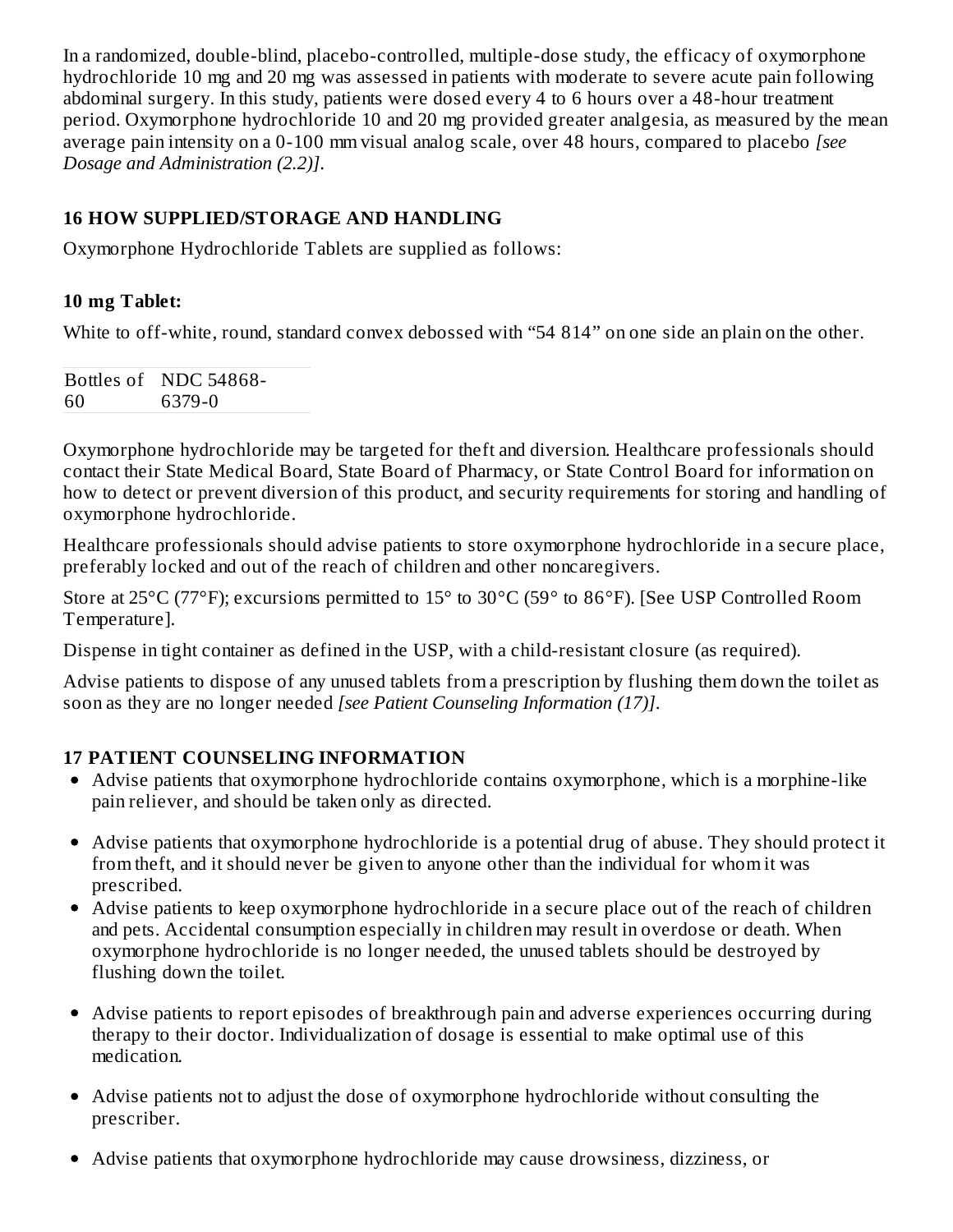lightheadedness and may impair mental and/or physical abilities required for the performance of potentially hazardous tasks, such as driving a car, operating machinery, etc.

- Advise patients that oxymorphone hydrochloride will add to the effect of alcohol and other CNS depressants (such as antihistamines, sedatives, hypnotics, tranquilizers, general anesthetics, phenothiazines, other opioids, and monoamine oxidase [MAO] inhibitors).
- Advise patients not to combine oxymorphone hydrochloride with alcohol or other central nervous system depressants (sleep aids, tranquilizers) except by the orders of the prescribing physician, because dangerous additive effects may occur, resulting in serious injury or death
- Advise patients of the potential for severe constipation. Appropriate laxatives and/or stool softeners and other therapeutic approaches should be considered for use with the initiation of oxymorphone hydrochloride therapy.
- Advise women of childbearing potential who become or are planning to become pregnant to consult their physician regarding the effects of opioid analgesics and other drug use during pregnancy on themselves and their unborn child.
- Advise women of childbearing potential who become or are planning to become pregnant that safe use in pregnancy has not been established. Prolonged use of opioid analgesics during pregnancy may cause fetal-neonatal physical dependence, and neonatal withdrawal may occur
- Advise patients that if they have been receiving treatment with oxymorphone hydrochloride for more than a few weeks and cessation of therapy is indicated, it may be appropriate to taper the oxymorphone hydrochloride dose, rather than abruptly discontinue it, due to the risk of precipitating withdrawal symptoms. Their physician can provide a dose schedule to accomplish a gradual discontinuation of the medication.

### **DEA Order Form Required.**

**10005444/02 Revis ed May 2010**

© RLI, 2010

**Distributed and Repackaged by:** Physicians Total Care, Inc. Tulsa, Oklahoma 74146

**PRINCIPAL DISPLAY PANEL Oxymorphone Hydrochloride Tablets**

**10 mg**

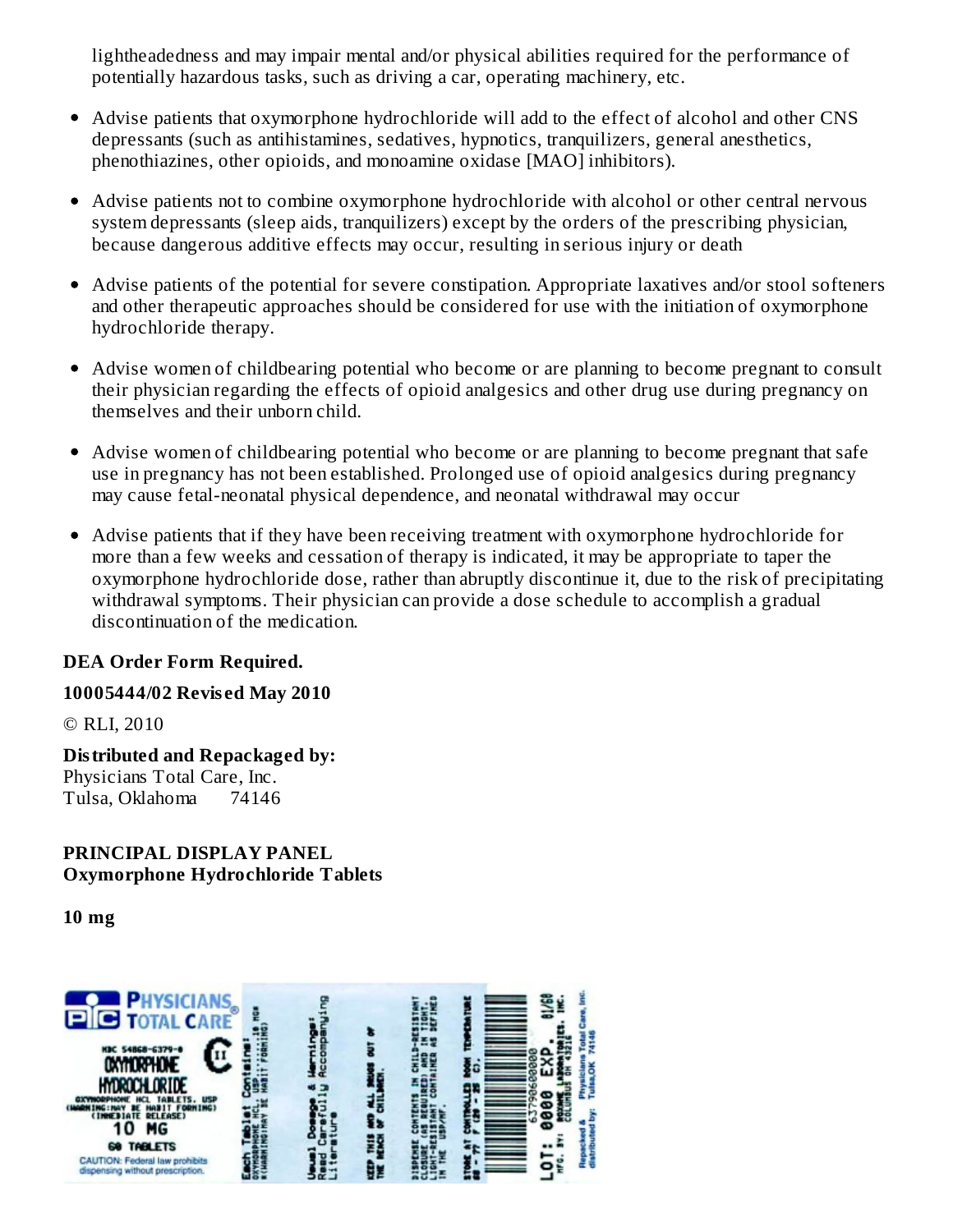| <b>OXYMORPHONE HYDROCHLORIDE</b><br>oxymorphone hydrochloride tablet                |                |                                                           |              |                           |            |                                            |                           |                                   |                           |          |
|-------------------------------------------------------------------------------------|----------------|-----------------------------------------------------------|--------------|---------------------------|------------|--------------------------------------------|---------------------------|-----------------------------------|---------------------------|----------|
| <b>Product Information</b>                                                          |                |                                                           |              |                           |            |                                            |                           |                                   |                           |          |
| Product Type                                                                        |                | <b>HUMAN</b><br>PRESCRIPTION DRUG                         |              | <b>Item Code (Source)</b> |            |                                            |                           | NDC:54868-<br>6379(NDC:0054-0284) |                           |          |
| <b>Route of Administration</b>                                                      |                | ORAL                                                      |              | <b>DEA Schedule</b>       |            |                                            |                           | C <sub>II</sub>                   |                           |          |
|                                                                                     |                |                                                           |              |                           |            |                                            |                           |                                   |                           |          |
| <b>Active Ingredient/Active Moiety</b>                                              |                |                                                           |              |                           |            |                                            |                           |                                   |                           |          |
|                                                                                     |                | <b>Ingredient Name</b>                                    |              |                           |            |                                            |                           | <b>Basis of Strength</b>          |                           | Strength |
| O XYMO RPHONE HYDRO CHLORIDE (UNII: 5Y2E194NBC) (OXYMORPHONE -<br>UNII:9 VXA968E0C) |                |                                                           |              |                           |            | <b>OXYMORPHONE</b><br><b>HYDROCHLORIDE</b> |                           |                                   | $10$ mg                   |          |
|                                                                                     |                |                                                           |              |                           |            |                                            |                           |                                   |                           |          |
| <b>Inactive Ingredients</b>                                                         |                |                                                           |              |                           |            |                                            |                           |                                   |                           |          |
|                                                                                     |                | <b>Ingredient Name</b>                                    |              |                           |            |                                            |                           |                                   |                           | Strength |
| MAGNESIUM STEARATE (UNII: 70097M6I30)                                               |                |                                                           |              |                           |            |                                            |                           |                                   |                           |          |
| CELLULOSE, MICRO CRYSTALLINE (UNII: OP1R32D61U)                                     |                |                                                           |              |                           |            |                                            |                           |                                   |                           |          |
| STARCH, CORN (UNII: O8232NY3SJ)                                                     |                |                                                           |              |                           |            |                                            |                           |                                   |                           |          |
| <b>Product Characteristics</b>                                                      |                |                                                           |              |                           |            |                                            |                           |                                   |                           |          |
| Color                                                                               | <b>WHITE</b>   |                                                           | <b>Score</b> |                           |            |                                            |                           | no score                          |                           |          |
| <b>Shape</b>                                                                        | <b>ROUND</b>   |                                                           | <b>Size</b>  |                           |            |                                            | 8 <sub>mm</sub>           |                                   |                           |          |
| Flavor                                                                              |                |                                                           |              | <b>Imprint Code</b>       |            |                                            | 54;814                    |                                   |                           |          |
| <b>Contains</b>                                                                     |                |                                                           |              |                           |            |                                            |                           |                                   |                           |          |
|                                                                                     |                |                                                           |              |                           |            |                                            |                           |                                   |                           |          |
| Packaging                                                                           |                |                                                           |              |                           |            |                                            |                           |                                   |                           |          |
| <b>Item Code</b><br>#                                                               |                | <b>Package Description</b><br><b>Marketing Start Date</b> |              |                           |            |                                            | <b>Marketing End Date</b> |                                   |                           |          |
| 1 NDC:54868-6379-0                                                                  | 60 in 1 BOTTLE |                                                           |              |                           |            |                                            |                           |                                   |                           |          |
|                                                                                     |                |                                                           |              |                           |            |                                            |                           |                                   |                           |          |
| <b>Marketing Information</b>                                                        |                |                                                           |              |                           |            |                                            |                           |                                   |                           |          |
| <b>Marketing Category</b>                                                           |                | <b>Application Number or Monograph Citation</b>           |              |                           |            | <b>Marketing Start Date</b>                |                           |                                   | <b>Marketing End Date</b> |          |
| ANDA                                                                                | ANDA090964     |                                                           |              |                           | 12/10/2012 |                                            |                           |                                   |                           |          |
|                                                                                     |                |                                                           |              |                           |            |                                            |                           |                                   |                           |          |

**Labeler -** Physicians Total Care, Inc. (194123980)

# **Establishment Name Address ID/FEI Business Operations**